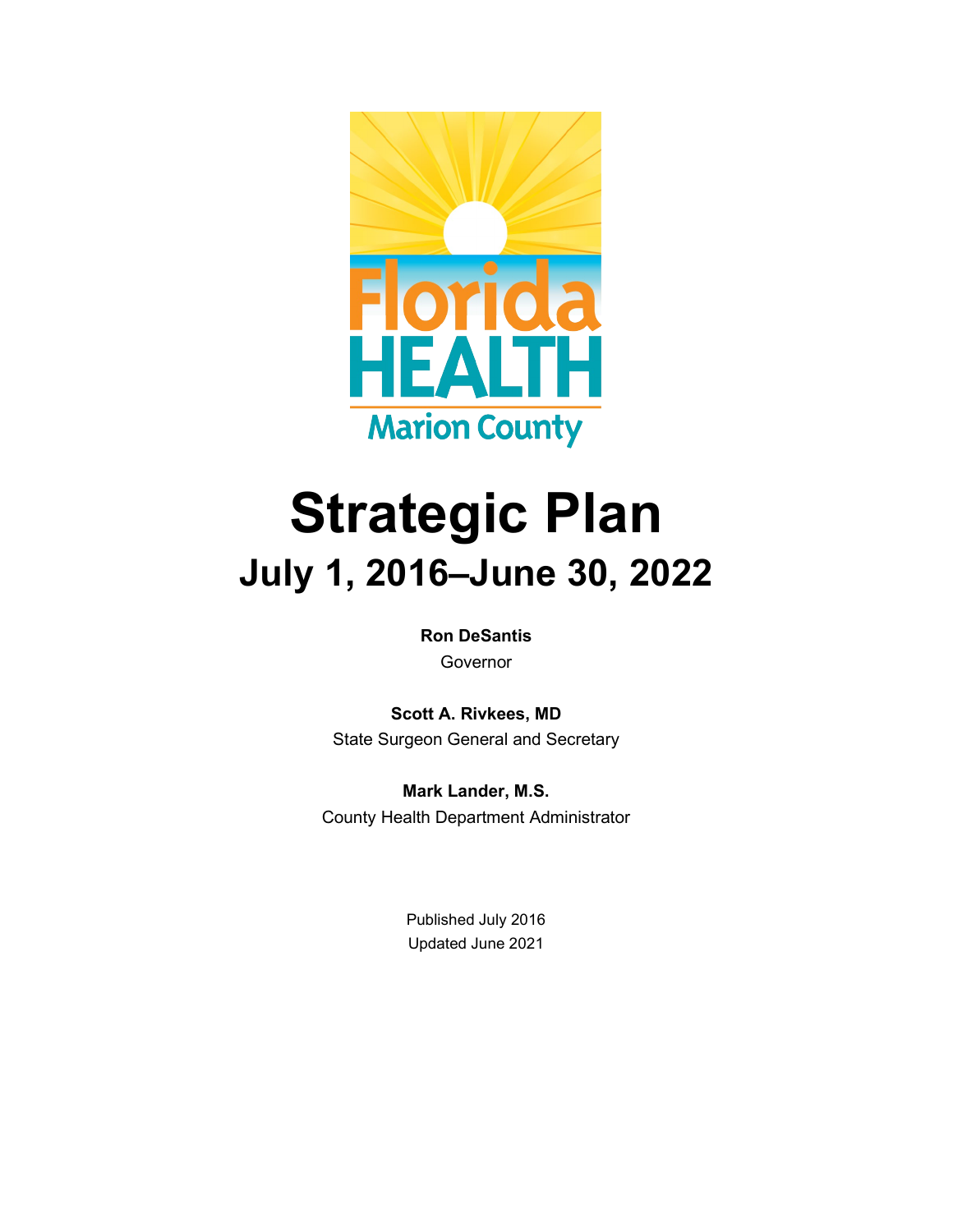# <span id="page-1-0"></span>**Table of Contents**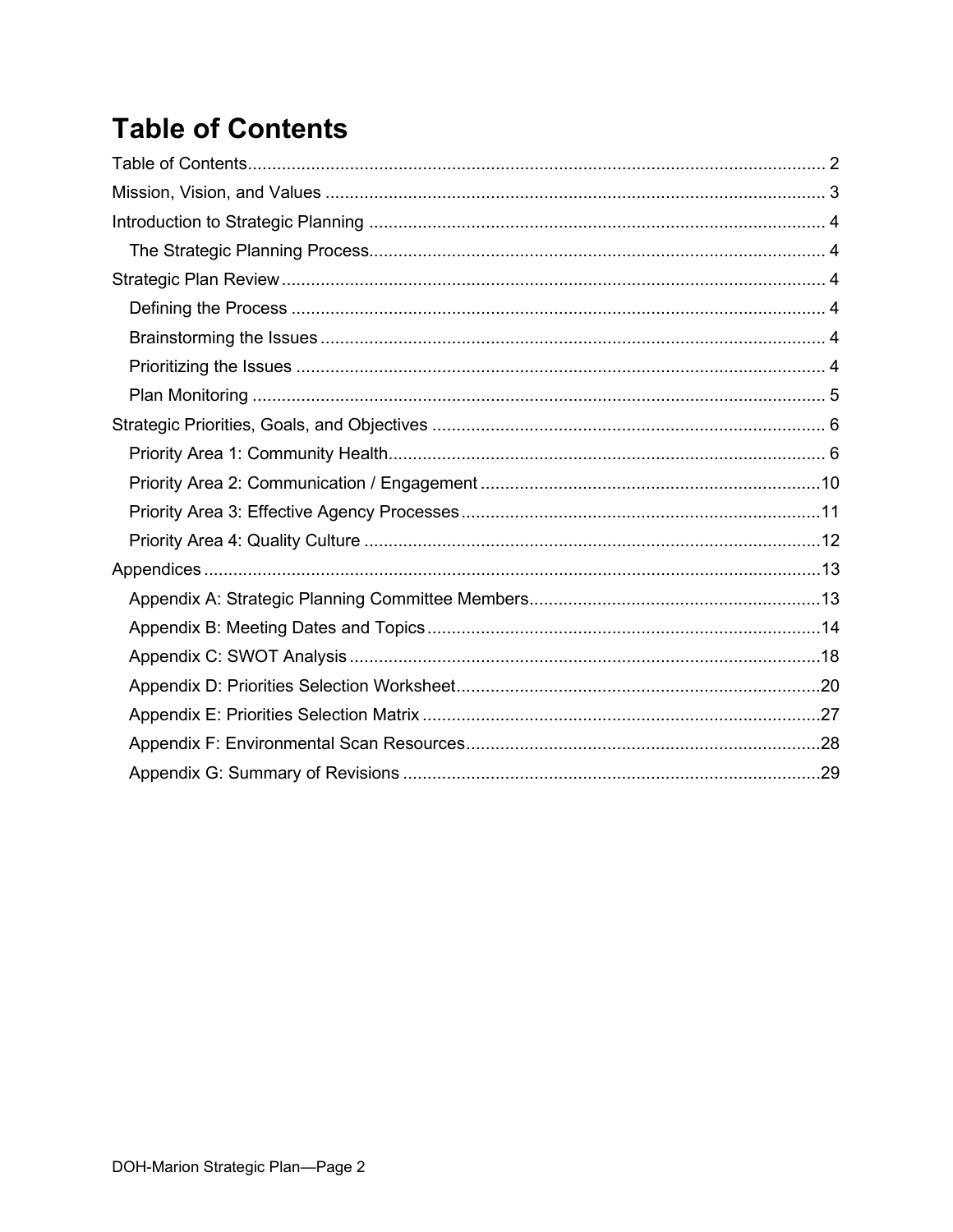# <span id="page-2-0"></span>**Mission, Vision, and Values**

### **Mission**

To protect, promote and improve the health of all people in Florida through integrated state, county and community efforts.

### **Vision**

To be the Healthiest State in the Nation.

### **Values: I CARE**

**I**nnovation: We search for creative solutions and manage resources wisely.

**C**ollaboration: We use teamwork to achieve common goals & solve problems.

**A**ccountability: We perform with integrity & respect.

**R**esponsiveness: We achieve our mission by serving our customers & engaging our partners.

**E**xcellence: We promote quality outcomes through learning & continuous performance improvement.

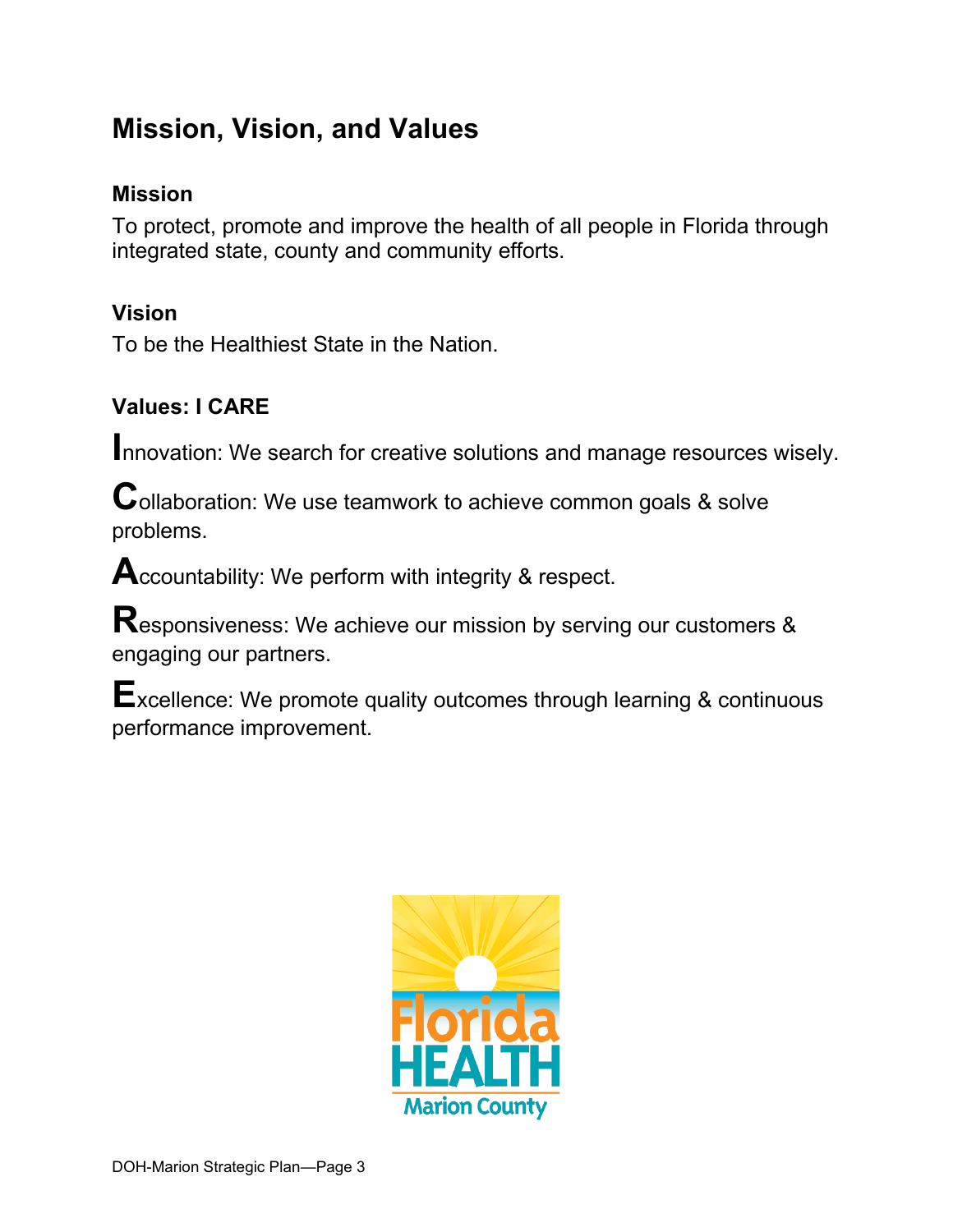# <span id="page-3-0"></span>**Introduction to Strategic Planning**

This strategic plan provides a unified vision and framework for action for the Florida Department of Health in Marion County (DOH-Marion) through June 30, 2021. As part of a larger performance management system, the DOH-Marion Strategic Plan allows us to identify the needs of Marion County. An update to the continuing strategic planning efforts at the local health department, this Strategic Plan ensures alignment with the priorities of the Florida State Health Improvement Plan, the Florida Department of Health Agency Strategic Plan, the Marion County Community Health Improvement Plan, and the DOH-Marion Quality Improvement Plan. The objectives in this plan will be used to measure the progress towards the goals. We will evaluate and update the plan regularly to address new challenges facing Marion County.

### <span id="page-3-1"></span>**The Strategic Planning Process**

The DOH-Marion Strategic Planning Committee was made up of 16 experienced staff members, including nurses, directors, planners, supervisors, non-supervisory staff, and the Health Officer (See [Appendix A\)](#page-12-1). Team members held nine face-to-face meetings beginning February 2016 (See [Appendix B\)](#page-13-0) to identify local strategic issues for the 2018 update to the DOH-Marion Strategic Plan.

# <span id="page-3-2"></span>**Strategic Plan Review**

The first meeting for the 2018 update of the DOH-Marion Strategic Plan was held on Nov. 16, 2017, and the final meeting was held on Aug. 9, 2018 (See [Appendix B\)](#page-13-0). During the initial meeting, Mark Lander presented the 2016-2018 Agency Strategic Plan and the committee reviewed the plan's strategy map for guidance on how to improve the DOH-Marion Strategic Plan. The Committee also discussed health challenges in the community and how the plan can be modified to help improve public health practice.

### <span id="page-3-3"></span>**Defining the Process**

Facilitated discussions began with the November 2017 Strategic Planning Committee meeting focusing on existing DOH-Marion and state plan reviews and continued through the June 2018 meeting with the development of SMART objectives. Strategic planning team members reviewed data from multiple sources to aid development of the 2018 Strategic Plan update, primarily the following:

- DOH-Marion Strategic Plan
- DOH Agency Strategic Plan
- County Health Department Performance Snapshot trends
- Robert Wood Johnson Foundation County Health Rankings for Marion County
- 2015 Marion County Community Health Assessment.

#### <span id="page-3-4"></span>**Brainstorming the Issues**

The Performance Management Council took over the Strategic Plan update, and during the February 2018 Council meeting, Laura Ethridge led the team on a review of the 2016 SWOT Analysis (See [Appendix C\)](#page-17-0). She also led a subsequent brainstorming session to update it with issues that have come to light since the last analysis, such as the prevalence of opioid abuse in the community.

#### <span id="page-3-5"></span>**Prioritizing the Issues**

During the March 2018 meeting, Ethridge led the Council through the creation of an affinity diagram using SWOT analysis data. This resulted in expanding the two Strategic Priorities in the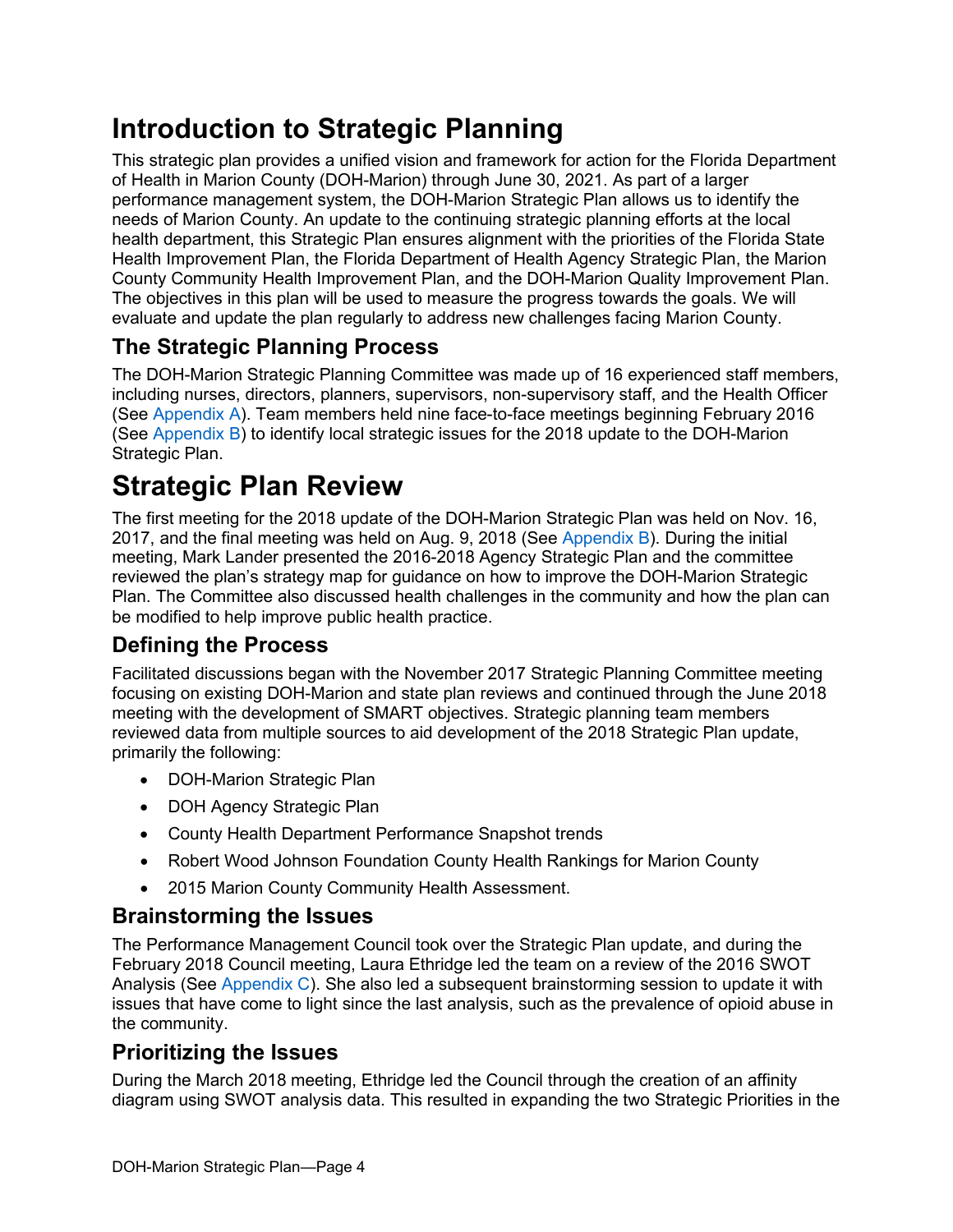2016 plan to a potential of five (See [Appendix D,](#page-19-0) "Priorities Selection Worksheet"). In April, Ethridge led the Council through an opportunity selection matrix (See [Appendix E,](#page-26-0) "Priorities Selection Matrix") to prioritize potential objectives and strategies to support strategic priorities. At the May meeting, the Council finalized Strategic Priorities for the 2018 Strategic Plan update: Community Health, Communication / Engagement, Financial Sustainability, Workforce Development, and Quality Culture. Financial Sustainability and Workforce Development were later merged under the priority Effective Agency Processes. In June, the Council developed draft SMART objectives for Strategic Priorities. The Council reviewed and made changes to the draft plan in the August meeting and approved the 2018-2021 Strategic Plan at the September meeting (See [Appendix B\)](#page-13-0).

#### <span id="page-4-0"></span>**Plan Monitoring**

The Performance Management Council is responsible for providing monitoring reports of progress on the goals and objectives of the Strategic Plan. The Strategic Plan is a standing agenda item on the Council agenda. Every three months, the Council will review quarterly Strategic Plan Tracking Reports that show progress toward goals. Annually, they council will create a Strategic Plan Progress Report. This will lead to the Strategic Plan being reviewed and revised annually based on an assessment of availability of resources and data, community readiness, the current progress, and the alignment of goals.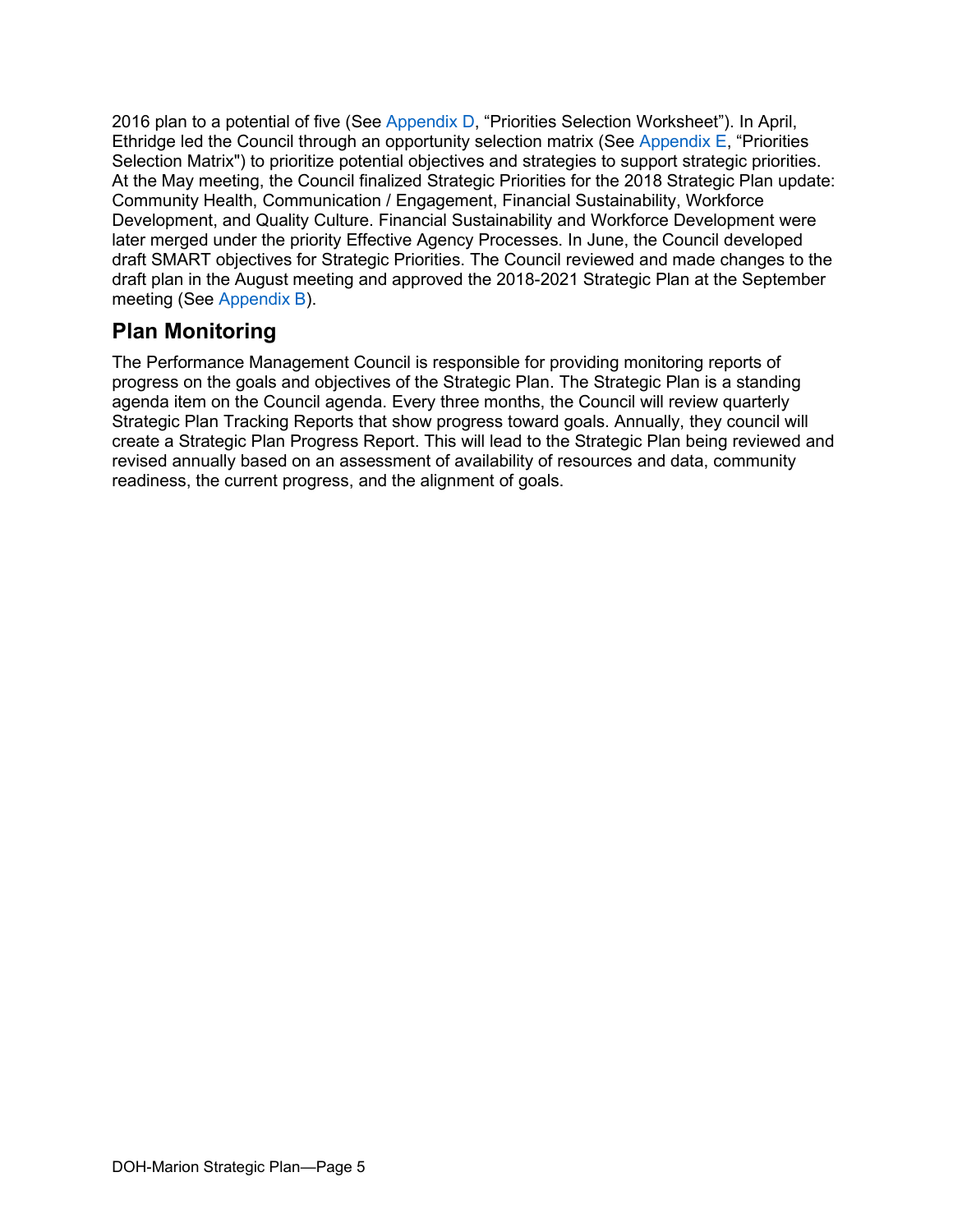# **Strategic Priorities, Goals, and Objectives**

### **Priority Area 1: Community Health**

**Goal 1.1:** Ensure community needs are met through integrated, evidence-based prevention, protection and promotion initiatives

<span id="page-5-1"></span><span id="page-5-0"></span>

| <b>Strategies</b>                                                                                                                    | <b>Objectives</b>                                                                                                                                                                                                                   | <b>Alignment to</b><br><b>CHIP</b>          | <b>Alignment to</b><br><b>SHIP</b>                                | <b>Alignment to</b><br><b>Agency</b><br><b>Strategic Plan</b> | <b>Alignment to</b><br><b>Quality</b><br><b>Improvement</b><br><b>Plan</b> | <b>Data Source</b>                                              |
|--------------------------------------------------------------------------------------------------------------------------------------|-------------------------------------------------------------------------------------------------------------------------------------------------------------------------------------------------------------------------------------|---------------------------------------------|-------------------------------------------------------------------|---------------------------------------------------------------|----------------------------------------------------------------------------|-----------------------------------------------------------------|
| 1.1.1 Increase WIC<br>program<br>participation                                                                                       | A. By June 30, 2022, client<br>participation in the WIC<br>program will increase by 10<br>percent from the 2018<br>baseline of 7,634 to 8,400.<br>Lead: WIC                                                                         | <b>AC1 Promote</b><br>Community<br>Wellness | HW1: Healthy<br>Weight,<br>Nutrition, &<br>Physical<br>Activity   | 2.1.1: Long<br><b>Healthy Life</b>                            | N/A                                                                        | <b>WIC Quarterly</b><br>reporting of<br>participation rates     |
| 1.1.2 Provide<br>support and<br>technical<br>assistance to<br>community to<br>implement<br>breastfeeding<br>policies and<br>programs | A. By June 30, 2022, WIC<br>shall increase the<br>percentage of infants ever<br>breastfed from the 2018<br>baseline of 77.2 percent to<br>achieve the Healthy People<br>2020 goal of 81.9 percent.<br>Lead: WIC                     | <b>AC1 Promote</b><br>Community<br>Wellness | HW1.2: Healthy<br>Weight,<br>Nutrition, &<br>Physical<br>Activity | 2.1.1: Long<br><b>Healthy Life</b>                            | Section 5.1                                                                | <b>WIC Quarterly</b><br>reporting of WIC<br>breastfeeding rates |
|                                                                                                                                      | B. By December 31, 2018,<br>develop a brochure (none<br>existed in 2016) promoting<br>and supporting<br>breastfeeding, including the<br>benefits of supporting<br>breastfeeding mothers.<br>Lead: WIC<br><b>Objective completed</b> | <b>AC1 Promote</b><br>Community<br>Wellness | HW1.2: Healthy<br>Weight,<br>Nutrition, &<br>Physical<br>Activity | 2.1.1: Long<br><b>Healthy Life</b>                            | Section 5.I                                                                | Published<br>breastfeeding<br>materials                         |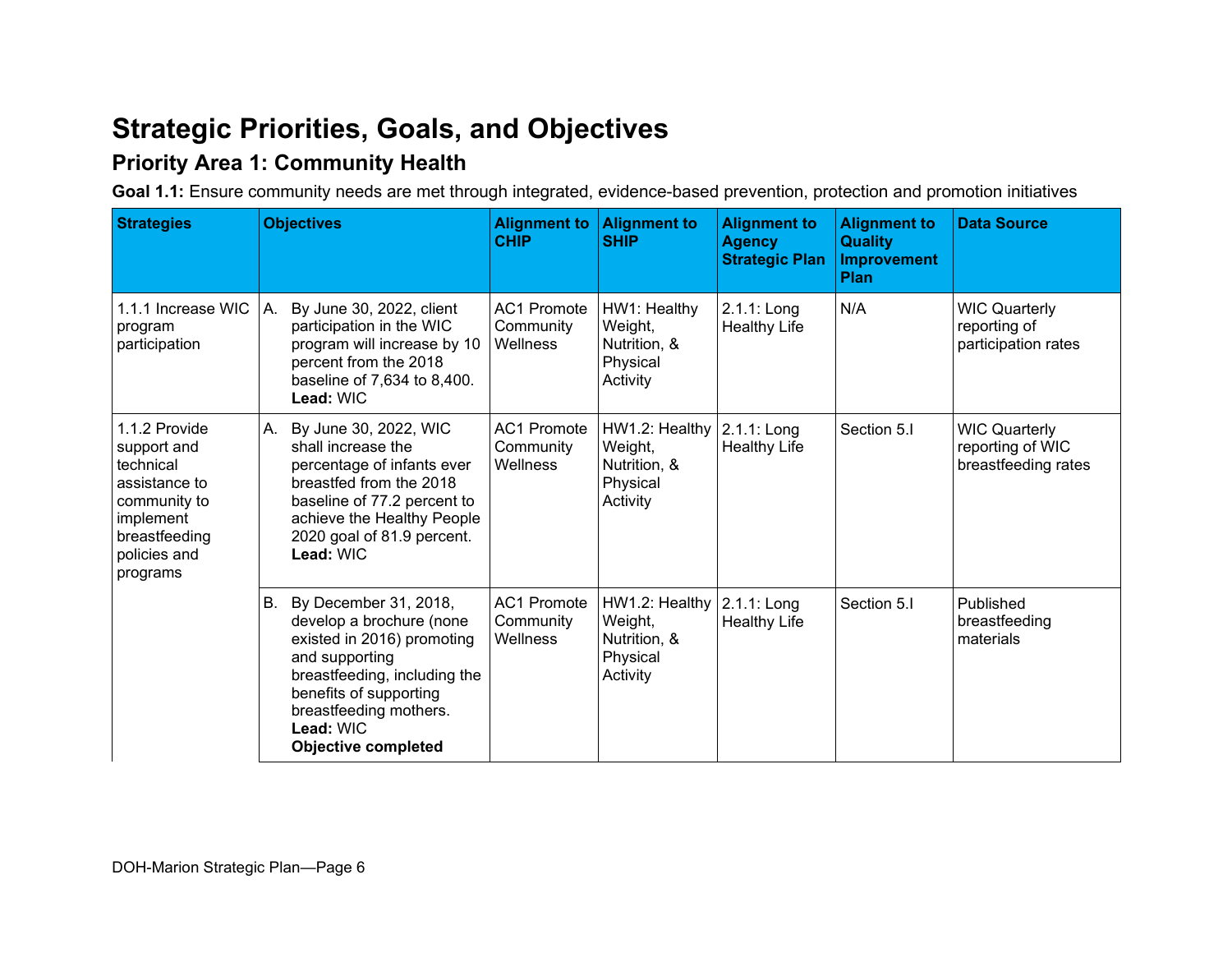| <b>Strategies</b>                                                                                               | <b>Objectives</b>                                                                                                                                                                                                                                                                                                      | <b>Alignment to</b><br><b>CHIP</b>          | <b>Alignment to</b><br><b>SHIP</b>                                  | <b>Alignment to</b><br><b>Agency</b><br><b>Strategic Plan</b>  | <b>Alignment to</b><br><b>Quality</b><br><b>Improvement</b><br>Plan | <b>Data Source</b>                                                                         |
|-----------------------------------------------------------------------------------------------------------------|------------------------------------------------------------------------------------------------------------------------------------------------------------------------------------------------------------------------------------------------------------------------------------------------------------------------|---------------------------------------------|---------------------------------------------------------------------|----------------------------------------------------------------|---------------------------------------------------------------------|--------------------------------------------------------------------------------------------|
|                                                                                                                 | $C_{1}$<br>By June 30, 2022, increase<br>the number of baby-friendly<br>hospitals from zero (2016)<br>to one.<br>Lead: Health Education                                                                                                                                                                                | <b>AC1 Promote</b><br>Community<br>Wellness | HW1.2.1:<br>Healthy Weight,<br>Nutrition, &<br>Physical<br>Activity | 2.1.1: Long<br><b>Healthy Life</b><br>1.1.1.B Health<br>Equity | N/A                                                                 | babyfriendlyusa.org                                                                        |
| 1.1.3 Improve<br>maternal and child<br>health outcomes                                                          | A. By June 30, 2022, reduce<br>the black-white infant<br>mortality gap ratio from the<br>2016 baseline of 2.4 to 1.5.<br>Lead: Healthy Start                                                                                                                                                                           | <b>AC1 Promote</b><br>Community<br>Wellness | MCH 2.3:<br>Maternal &<br>Child Health                              | $1.1.1.B$ Health<br>Equity                                     | N/A                                                                 | <b>FLHealthCHARTS</b><br>Infant deaths Race<br>White/Black single<br>year rates            |
|                                                                                                                 | B. By June 30, 2022, increase<br>the number of women<br>receiving long-acting<br>reversible contraceptives by<br>10 percent from the 2018<br>baseline of 248 to 274.<br>Lead: Family Planning/STD<br>Clinic<br><b>Objective Completed</b>                                                                              | <b>AC1 Promote</b><br>Community<br>Wellness | MCH 2.3:<br>Maternal &<br><b>Child Health</b>                       | 1.1.1.B Health<br>Equity                                       | N/A                                                                 | <b>Health Management</b><br>System (HMS) Report<br>Portal<br>Family Planning/STD<br>Clinic |
| 1.1.4 Increase<br>access to<br>immunizations for<br>vaccine-<br>preventable<br>disease in children<br>and teens | By June 30, 2022, increase<br>А.<br>the percentage of eligible<br>youths ages 11-17 who<br>have completed the first<br>dose of Human Papilloma<br>Virus (HPV) vaccines by 10<br>percent from the 2016<br>baseline of 26 percent to<br>28.5 percent.<br><b>Lead: Immunizations Clinic</b><br><b>Objective Completed</b> | <b>AC1 Promote</b><br>Community<br>Wellness | $IM2.1$ :<br>Immunizations                                          | Readiness for<br>Emerging<br><b>Health Threats</b><br>3.1.1    | N/A                                                                 | FloridaSHOTS<br>Immunization Clinic                                                        |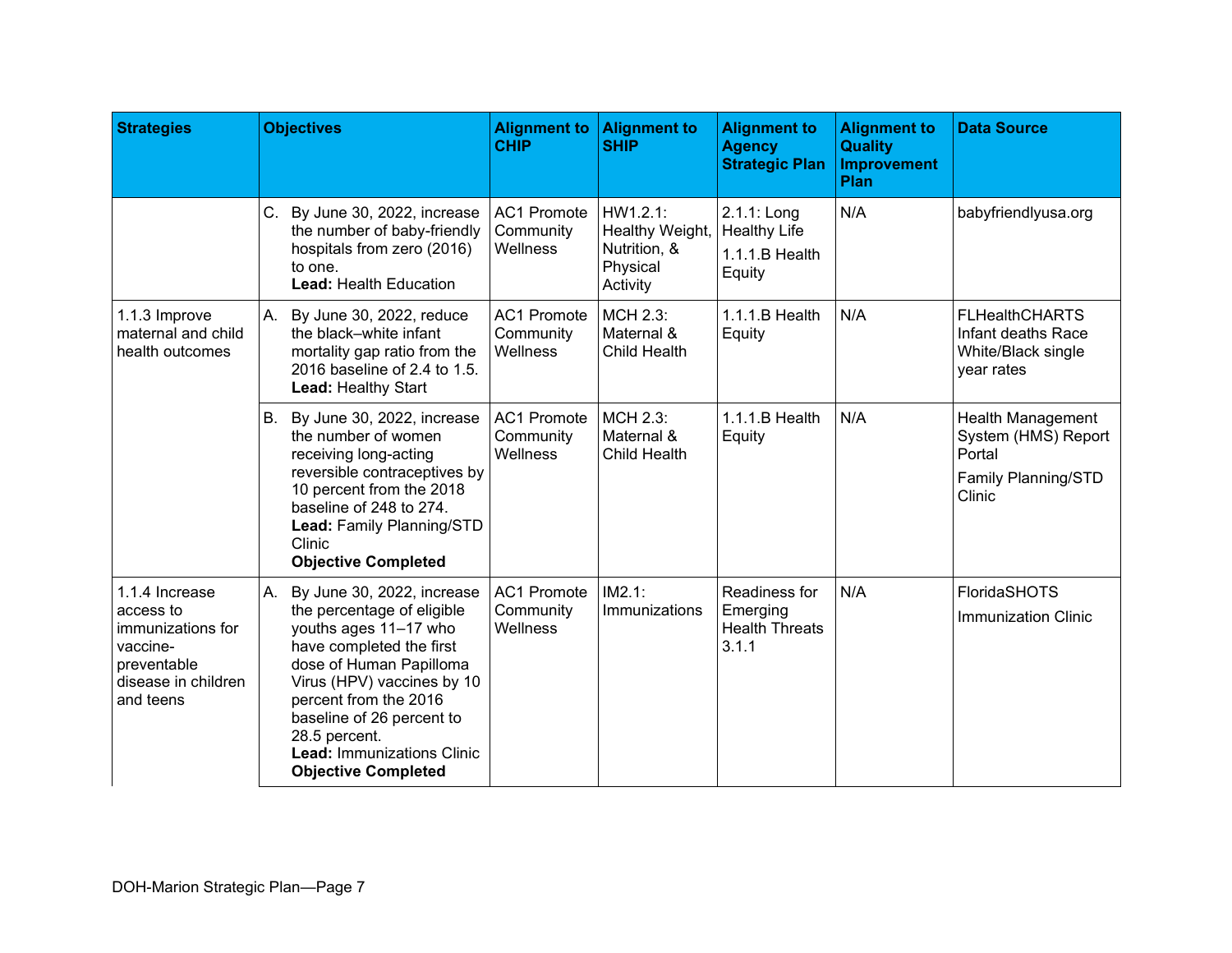| <b>Strategies</b>                                                                                                            | <b>Objectives</b>                                                                                                                                                                                                                                                                    | <b>Alignment to</b><br><b>CHIP</b>          | <b>Alignment to</b><br><b>SHIP</b>             | <b>Alignment to</b><br><b>Agency</b><br><b>Strategic Plan</b> | <b>Alignment to</b><br><b>Quality</b><br><b>Improvement</b><br>Plan | <b>Data Source</b>                                                                                                                                              |
|------------------------------------------------------------------------------------------------------------------------------|--------------------------------------------------------------------------------------------------------------------------------------------------------------------------------------------------------------------------------------------------------------------------------------|---------------------------------------------|------------------------------------------------|---------------------------------------------------------------|---------------------------------------------------------------------|-----------------------------------------------------------------------------------------------------------------------------------------------------------------|
|                                                                                                                              | B. By June 30, 2022, complete<br>eight immunization Point of<br>Dispensing (POD)<br>operations, an increase of<br>eight from 2016.<br><b>Lead: Immunizations Clinic</b><br><b>Objective Completed</b>                                                                                | <b>AC1 Promote</b><br>Community<br>Wellness | IM2.1:<br>Immunizations                        | Readiness for<br>Emerging<br><b>Health Threats</b><br>3.1.1   | N/A                                                                 | <b>Immunization Clinic</b>                                                                                                                                      |
| 1.1.5 Reduce HIV<br>incidence                                                                                                | A. By June 30, 2022, increase<br>the number of individuals<br>using HIV pre-exposure<br>prophylaxis (PrEP) regimen<br>by 13 percent from the<br>2018 baseline of 26 to 39.<br>Lead: Family Planning/STD<br>Clinic<br><b>Objective Completed</b>                                      | <b>AC1 Promote</b><br>Community<br>Wellness | ID2: Sexually<br>Transmitted<br><b>Disease</b> | Long Healthy<br>Life 2.1.5                                    | N/A                                                                 | <b>Health Management</b><br>System (HMS) Report<br>Portal, FPAR<br>Dashboard, "Other<br>Snapshot measures<br>All Counties" tab<br>Family Planning/STD<br>Clinic |
|                                                                                                                              | B. By June 30, 2022, increase<br>the number of HIV screens<br>by 50 percent from the<br>2016 baseline of 5,461 per<br>year to 8,191 per year.<br>Lead: HIV Clinic                                                                                                                    | <b>AC1 Promote</b><br>Community<br>Wellness | ID2: Sexually<br>Transmitted<br><b>Disease</b> | Long Healthy<br>Life 2.1.5                                    | N/A                                                                 | Health Management<br>System (HMS) Report<br>Portal<br><b>HIV Clinic</b>                                                                                         |
| 1.1.6 Adopt an<br>information<br>management<br>system to<br>streamline Special<br>Needs Shelter<br>(SpNS) registry<br>review | A. By June 30, 2018, secure<br>administrative login that<br>was not available in 2016 to<br>access the Marion County<br><b>Emergency Management</b><br><b>Special Needs Registry</b><br>online database.<br><b>Lead: Public Health</b><br>Preparedness<br><b>Objective Completed</b> | N/A                                         | HE3: Health<br>Equity                          | 3.1.3:<br>Readiness for<br>Emerging<br><b>Health Threats</b>  | N/A                                                                 | <b>Marion County</b><br>Emergency<br><b>Management Special</b><br><b>Needs Registry</b>                                                                         |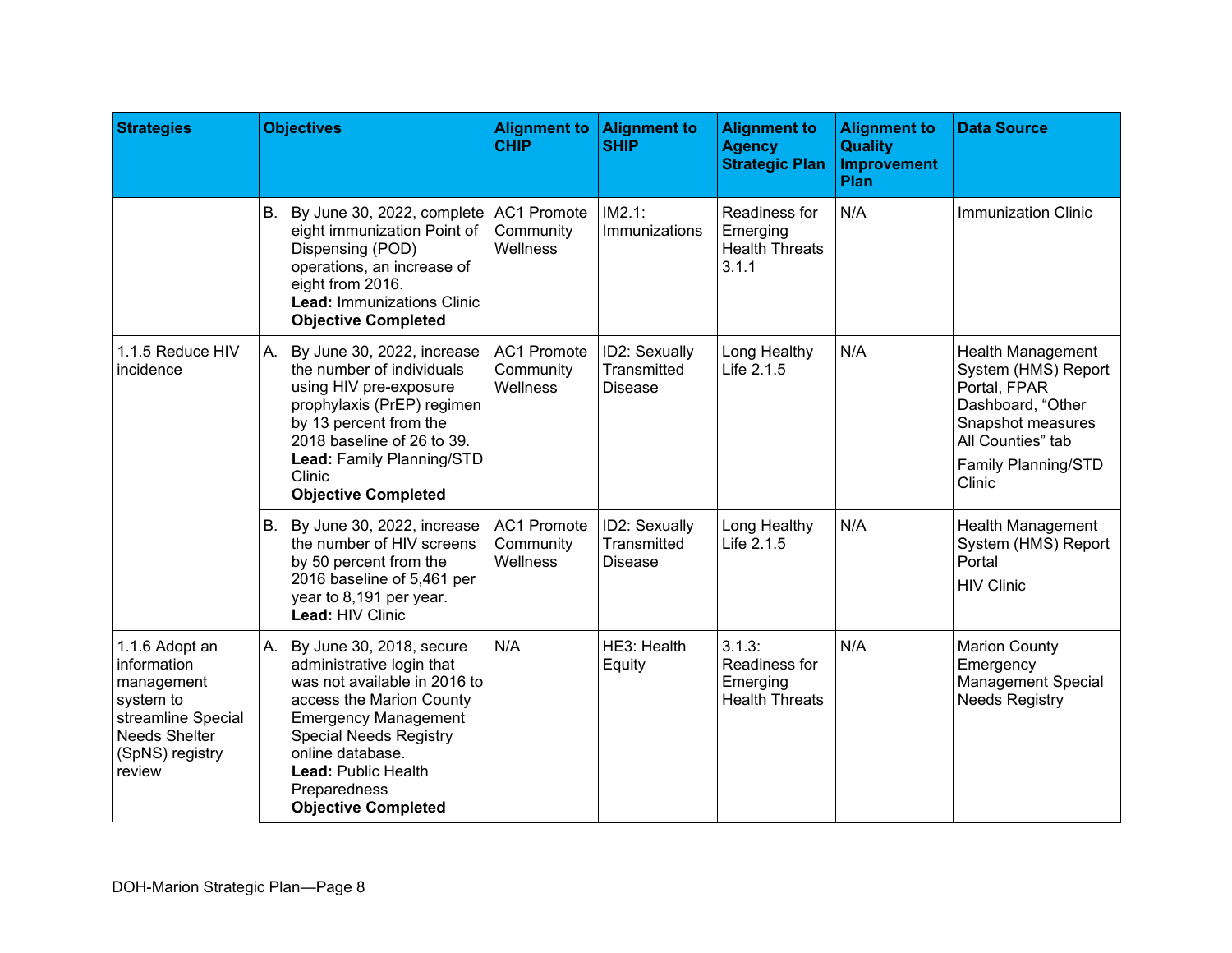| <b>Strategies</b>                            | <b>Objectives</b>                                                                                                                                                                                                                                                                                                                                         | <b>CHIP</b>                          | Alignment to   Alignment to<br><b>SHIP</b>                                                                    | <b>Alignment to</b><br><b>Agency</b><br><b>Strategic Plan</b> | <b>Alignment to</b><br><b>Quality</b><br><b>Improvement</b><br><b>Plan</b> | <b>Data Source</b>                                                                                        |
|----------------------------------------------|-----------------------------------------------------------------------------------------------------------------------------------------------------------------------------------------------------------------------------------------------------------------------------------------------------------------------------------------------------------|--------------------------------------|---------------------------------------------------------------------------------------------------------------|---------------------------------------------------------------|----------------------------------------------------------------------------|-----------------------------------------------------------------------------------------------------------|
|                                              | By May 31 each year,<br><b>B.</b><br>perform a review of 100<br>percent of special needs<br>shelter registration entries<br>in the online database,<br>contacting each client to<br>ensure information is<br>current (2016 baseline was<br>notification upon<br>announcement of probable<br>storm landfall)<br><b>Lead: Public Health</b><br>Preparedness | N/A                                  | HE3: Health<br>Equity                                                                                         | 3.1.3:<br>Readiness for<br>Emerging<br><b>Health Threats</b>  | N/A                                                                        | <b>Marion County</b><br>Emergency<br><b>Management Special</b><br><b>Needs Registry</b>                   |
| 1.1.7 Improve<br>surveillance of<br>COVID-19 | By June 30, 2022, increase<br>А.<br>the average rate of COVID-<br>19 testing in Marion County<br>from 0% of the county<br>population per month<br>(2019) to 2%<br>Lead: Epidemiology                                                                                                                                                                      | AC1 Promote<br>Community<br>Wellness | ID <sub>3</sub><br>Demonstrate<br>readiness for<br>existing and<br>emerging<br>infectious<br>disease threats. | 3.1.3:<br>Readiness for<br>Emerging<br><b>Health Threats</b>  | N/A                                                                        | Florida's COVID-19<br>Data and Surveillance<br>Dashboard<br>census.gov/quickfacts/<br>marioncountyflorida |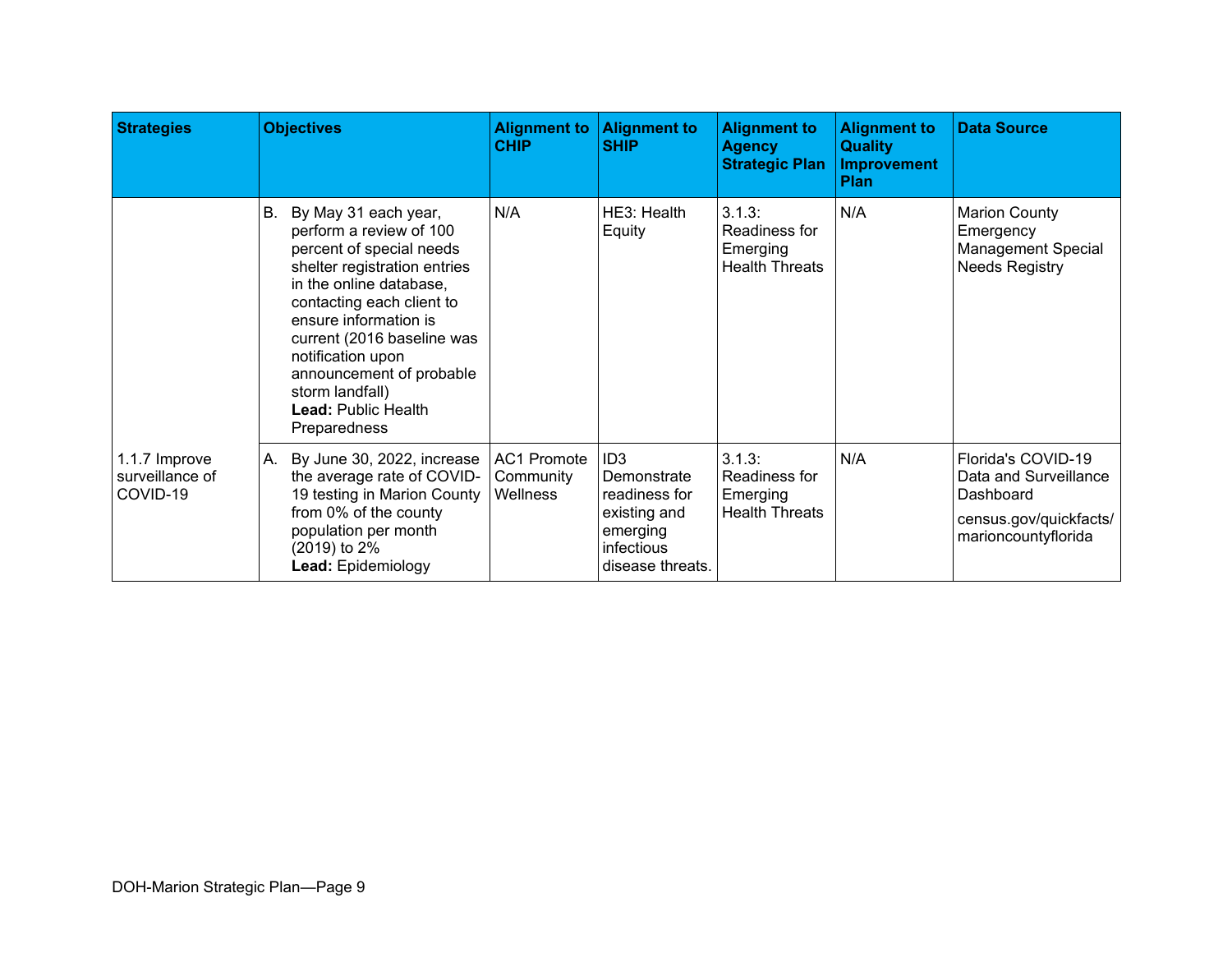### **Priority Area 2: Communication / Engagement**

**Goal 2.1:** Effectively communicate public health information internally and externally and improve partnerships

<span id="page-9-0"></span>

| <b>Strategies</b>                                                                                 | <b>Objectives</b>                                                                                                                                                                                                                                                                 | <b>Alignment to</b><br><b>CHIP</b>          | <b>Alignment to</b><br><b>SHIP</b> | <b>Alignment to</b><br><b>Agency</b><br><b>Strategic Plan</b> | <b>Alignment to</b><br><b>Quality</b><br><b>Improvement</b><br>Plan | <b>Data Source</b>                                                                                           |
|---------------------------------------------------------------------------------------------------|-----------------------------------------------------------------------------------------------------------------------------------------------------------------------------------------------------------------------------------------------------------------------------------|---------------------------------------------|------------------------------------|---------------------------------------------------------------|---------------------------------------------------------------------|--------------------------------------------------------------------------------------------------------------|
| 2.1.1 Reach out to<br>media with relevant<br>and timely items<br>that fit their<br>audience needs | By June 30, 2022, ensure<br>А.<br>placement of 20 items each<br>year in local media via<br>clearly branded advertising<br>or media interaction /<br>release. (2016 baseline 10<br>items)<br><b>Lead: Public Information</b><br>Office<br><b>Objective Completed</b>               | <b>AC1 Promote</b><br>Community<br>Wellness | N/A                                | N/A                                                           | N/A                                                                 | <b>Public Information</b><br>Office<br>Local media                                                           |
| 2.1.2 Increase<br>internal<br>communications<br>sharing<br>opportunities                          | By June 30, 2022, increase<br>А.<br>publication frequency of<br>internal DOH-Marion<br>newsletter to 10 times per<br>year using DOH Brand and<br>Content Standards as a<br>guide. (2016 baseline zero)<br><b>Lead: Public Information</b><br>Office<br><b>Objective Completed</b> | N/A                                         | N/A                                | N/A                                                           | N/A                                                                 | Public Information<br>Office<br>DOH-Marion<br>SharePoint and email<br>(for delivery of<br>newsletter issues) |
|                                                                                                   | By June 30, 2022, ensure<br>В.<br>program managers share<br>budgetary information with<br>all staff members two times<br>per year. (2016 baseline<br>was zero times per year)<br><b>Lead: Administrative</b><br><b>Services</b>                                                   | N/A                                         | N/A                                | N/A                                                           | N/A                                                                 | Monthly program staff<br>meeting minutes                                                                     |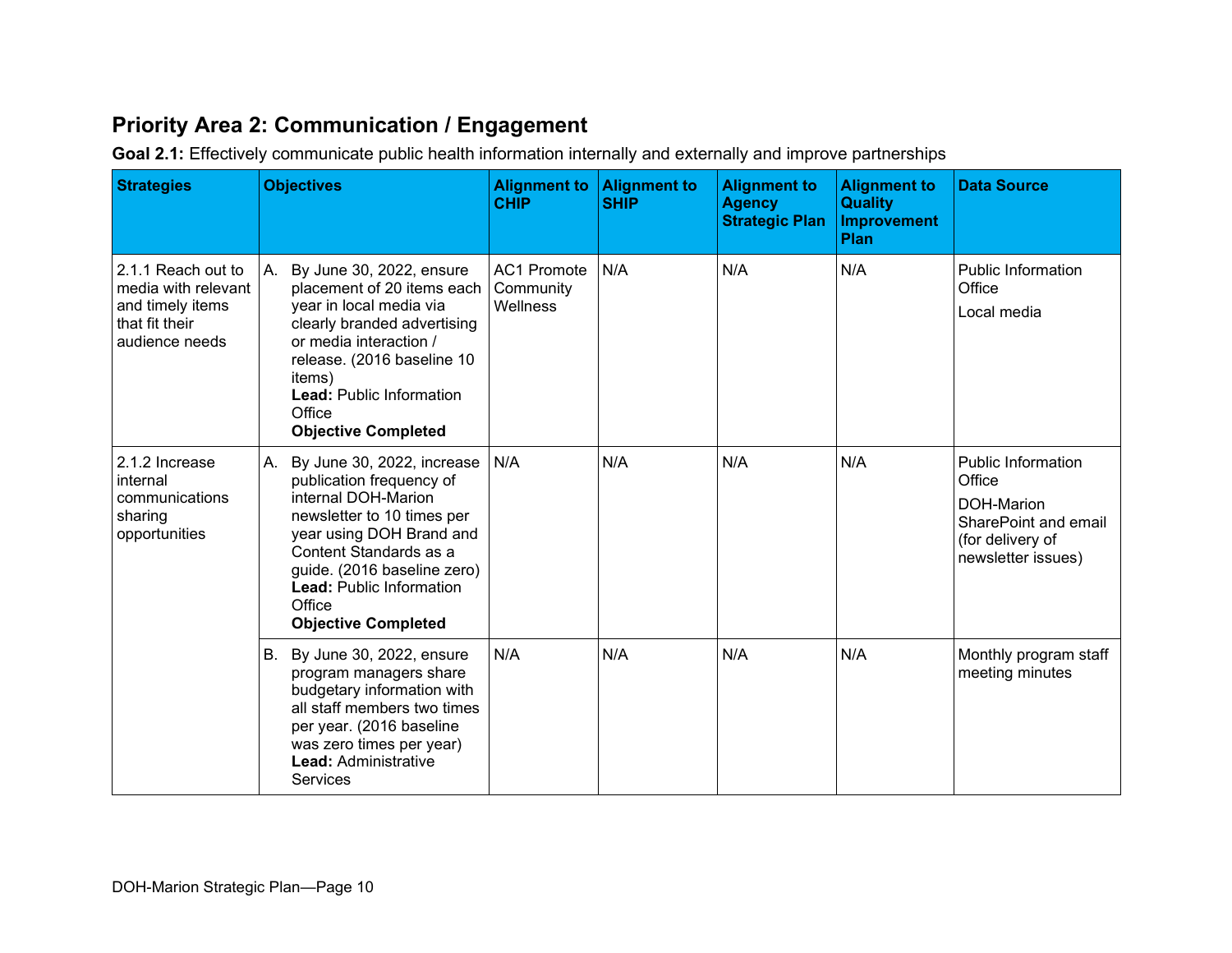#### Priority Area 3: Effective Agency Processes

| Goal 3.1: Establish a sustainable infrastructure, including a competent workforce and standardized business practices |
|-----------------------------------------------------------------------------------------------------------------------|
|-----------------------------------------------------------------------------------------------------------------------|

<span id="page-10-0"></span>

| <b>Strategies</b>                                  | <b>Objectives</b>                                                                                                                                                                                                                                                              | <b>Alignment to</b><br><b>CHIP</b> | <b>Alignment to</b><br><b>SHIP</b> | <b>Alignment to</b><br><b>Agency</b><br><b>Strategic Plan</b> | <b>Alignment to</b><br><b>Quality</b><br><b>Improvement</b><br><b>Plan</b> | <b>Data Source</b>                                 |
|----------------------------------------------------|--------------------------------------------------------------------------------------------------------------------------------------------------------------------------------------------------------------------------------------------------------------------------------|------------------------------------|------------------------------------|---------------------------------------------------------------|----------------------------------------------------------------------------|----------------------------------------------------|
| 3.1.1 Establish a<br>Workforce<br>Development Plan | By Sept. 30, 2018,<br>А.<br>implement a Workforce<br>Development Plan that<br>meets the requirements of<br><b>Public Health Accreditation</b><br>Board Standards 8.1 and<br>8.2. (2016 baseline zero)<br><b>Lead: Administrative</b><br>Services<br><b>Objective Completed</b> | N/A                                | N/A                                | 4.1: Effective<br>Agency<br><b>Processes</b>                  | N/A                                                                        | <b>Published Workforce</b><br>Development Plan     |
| 3.1.2 Managing<br>billing and clinical<br>revenue  | A. By June 30, 2022,<br>decrease the percent of<br>total accounts receivable<br>over 365 days by 10<br>percent from the July 2018<br>baseline 48.6 percent to<br>43.7 percent.<br><b>Lead: Administrative</b><br>Services<br><b>Objective Completed</b>                        | N/A                                | N/A                                | 4.1: Effective<br>Agency<br>Processes                         | N/A                                                                        | Health Management<br>System (HMS) Report<br>Portal |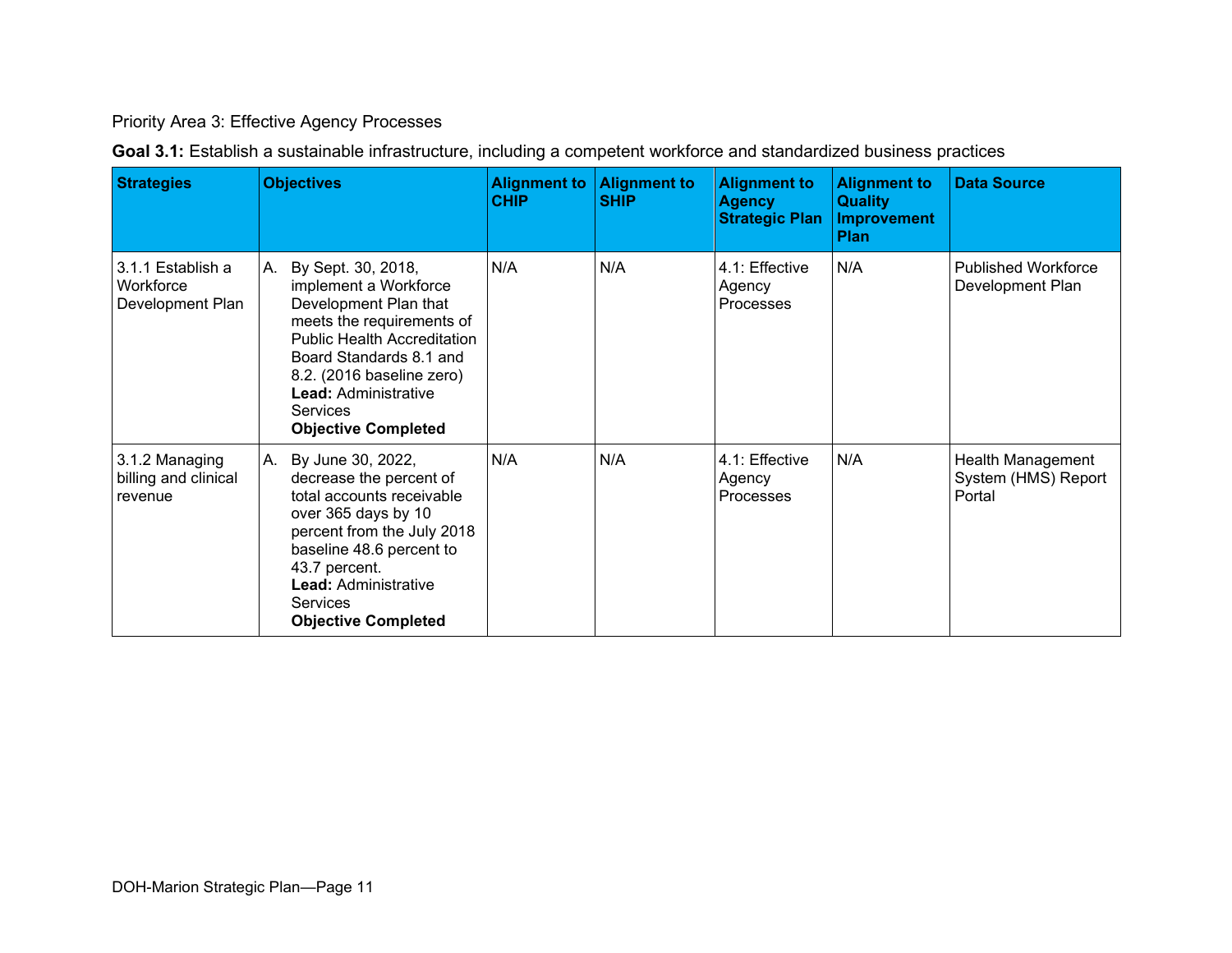### **Priority Area 4: Quality Culture**

**Goal 4.1:** Develop an organization with systems and structure in place to embrace continual quality improvement that aligns with the mission, vision, and values

<span id="page-11-0"></span>

| <b>Strategies</b>                                                                   | <b>Objectives</b>                                                                                                                                                                                        | <b>Alignment to</b><br><b>CHIP</b> | <b>Alignment to</b><br><b>SHIP</b> | <b>Alignment to</b><br><b>Agency</b><br><b>Strategic Plan</b> | <b>Alignment to</b><br><b>Quality</b><br><b>Improvement</b><br><b>Plan</b> | <b>Data Source</b>                                                                                |
|-------------------------------------------------------------------------------------|----------------------------------------------------------------------------------------------------------------------------------------------------------------------------------------------------------|------------------------------------|------------------------------------|---------------------------------------------------------------|----------------------------------------------------------------------------|---------------------------------------------------------------------------------------------------|
| 4.1.1 Increase<br>organizational<br>culture of<br>continuous quality<br>improvement | By June 30, 2019, train 90<br>А.<br>percent of all staff in<br>"Introduction to Basic<br>Quality Improvement."<br>(2016 baseline zero)<br><b>Lead: Quality Improvement</b><br><b>Objective Completed</b> | N/A                                | N/A                                | 4.1: Effective<br>Agency<br><b>Processes</b>                  | Section 4.I.F                                                              | Registration of<br>attendance and<br>completion.                                                  |
|                                                                                     | B. By June 30, 2022,<br>complete one PDCA cycle<br>of two population-based<br>quality improvement<br>projects. (2016 baseline<br>zero)<br><b>Lead: Quality Improvement</b>                               | N/A                                | N/A                                | 4.1: Effective<br>Agency<br><b>Processes</b>                  | Section 5.I                                                                | Completion of<br>executive summary for<br>two population-based<br>quality improvement<br>projects |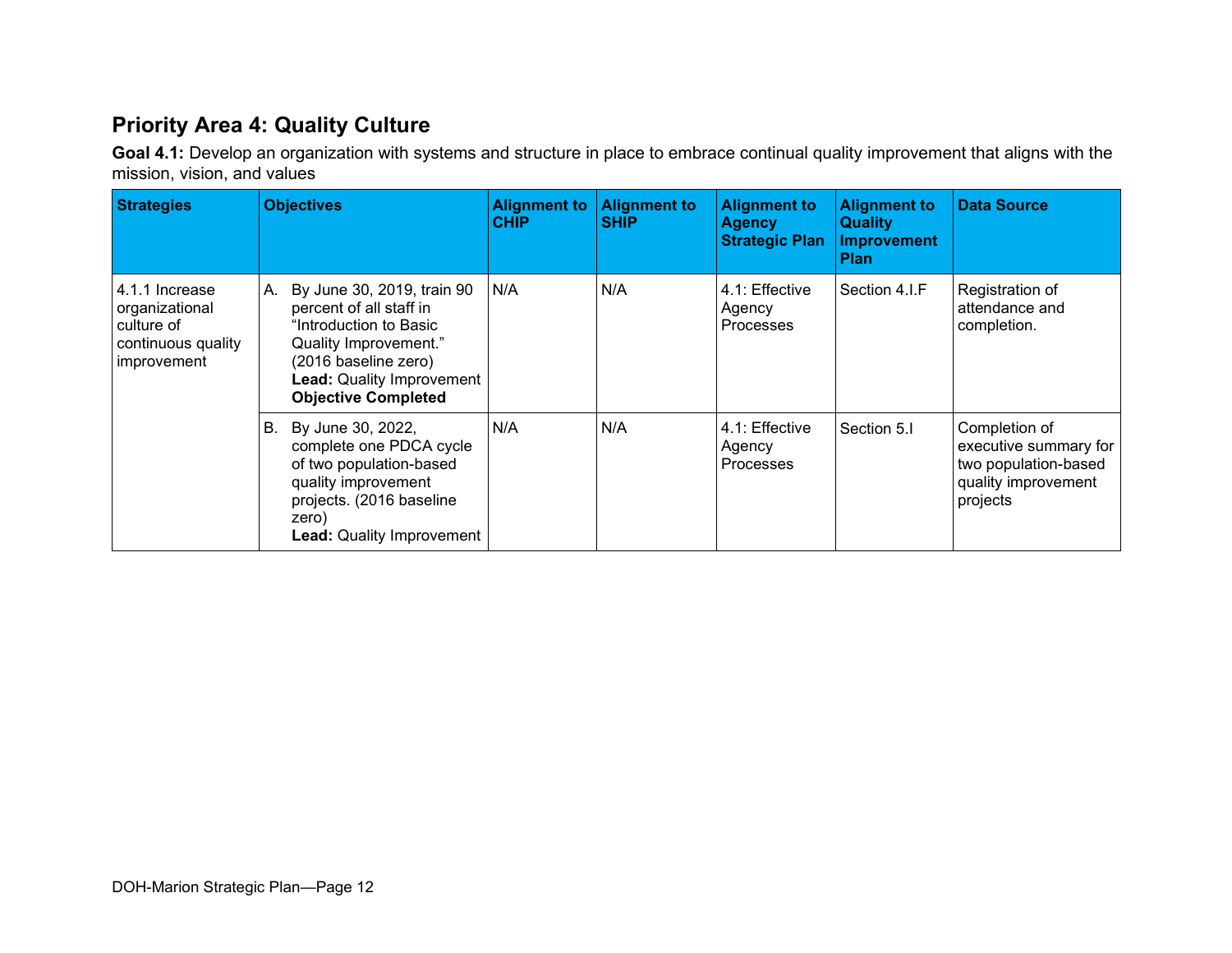### <span id="page-12-0"></span>**Appendices Appendix A: Strategic Planning Committee Members**

Ennis, Becky Staff Assistant Ethridge, Laura Consultant Grabelle, Dorothy Director of Nursing Stadlmueller, Diana Director of Nursing

<span id="page-12-1"></span>Ackerman, Craig Castillac Contractor Cherations Director Ashberger, Jayne Government Operations Consultant Crowe, Nicki Environmental Health Specialist Crowley, Meaghan Director of Community Health Dooley, Dan **Environmental Administrator** Duncan, Sherry **Administrative Services Director** Gerard, Anne **Human Services Supervisor** Gilmer, Michael QI/Accreditation Coordinator Grayson, Merica **Immunizations Nurse** Hernandez, Essence **Immunizations Clerk** Hitson, Mary Anne Nutrition Program Director Jackson, Mary Anne **Healthy Start Program Administrator** Jergens, Christy **Public Information Officer** Lander, Mark **Health Department Administrator** Ming, Randy **Emergency Planner** Rose, Barbara School Health Supervisor Storlie, Sheila **Administrative Assistant** Tartaglia, Jennifer **Nutrition Program Director**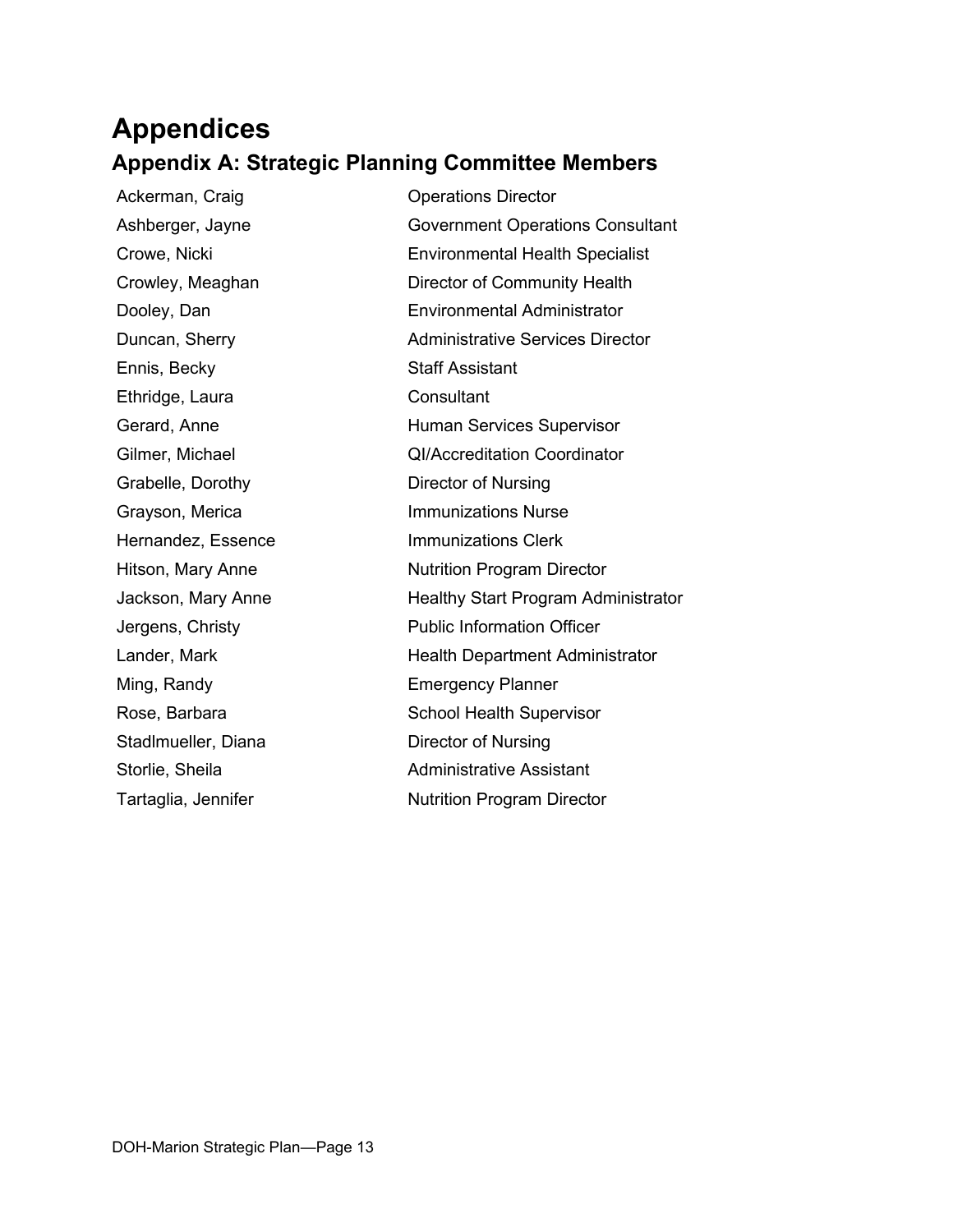### <span id="page-13-0"></span>**Appendix B: Meeting Dates and Topics**

| <b>Meeting Date</b> | <b>Meeting Topic</b>                                                                                                                                                                                                                                                                                                                                                                                                                                                                             |
|---------------------|--------------------------------------------------------------------------------------------------------------------------------------------------------------------------------------------------------------------------------------------------------------------------------------------------------------------------------------------------------------------------------------------------------------------------------------------------------------------------------------------------|
| Dec. 10, 2015       | Strategic Planning Committee met to discuss and finalize the strategic<br>planning process set to begin in January 2016. This meeting was a follow-<br>up to the closeout meeting for the previous dormant strategic plan.                                                                                                                                                                                                                                                                       |
| Dec. 9 & 11, 2015   | Individual meetings with department managers were conducted to prepare<br>for the January meetings. Topics discussed at these meetings included<br>information management, finance and budget, workforce development,<br>and communications. This information was used as part of the<br>environment scan discussion during the first day of planning.                                                                                                                                           |
| Jan. 20, 2016       | Supervisory personnel began the strategic planning process; agenda was<br>reviewed; video of What is Public Health (Greg Martin) was shown;<br>highlights of the department managers meeting regarding information<br>management, finance and budget, workforce development, and<br>communications; conducted SWOT; began process to theme SWOT<br>items. Five issue areas were identified: workforce, infrastructure, process,<br>financial, and community health.                              |
| Jan. 21, 2016       | Supervisory personnel continued to break down the SWOT items to better<br>define the issues. Once the issue areas were broken down into<br>categories, actions were taken to develop goals. It was determined that<br>objectives, strategies, and data would be discussed at a future meeting<br>prior to work beginning on action planning by nonsupervisory staff                                                                                                                              |
| Feb. 4-5, 2016      | Supervisory personnel reconvened to continue the conversation regarding<br>objectives, strategies, and data to be used for monitoring. The first activity<br>was to review the previously developed goals. To help begin the<br>conversation regarding objectives and strategies, personnel performed a<br>review of examples of goals, objectives, and strategies from similar issue<br>areas.                                                                                                  |
|                     | As part of the initial conversation (facilitated discussion), it was<br>determined that without investing in the workforce (hiring, development,<br>and retention), the chance of sustainable progress would be marginal.<br>Also, processes, financial management, and infrastructure (technology<br>and facilities) were discussed, and it was agreed that these were<br>resources or potential deliverables for efforts related to workforce<br>development and community health issue areas. |
| Feb. 15, 2016       | Nonsupervisory staff gathered to review the goals, objectives, strategies,<br>and data sources compiled from the work of the supervisory personnel.<br>Staff were broken into six groups to begin creation of activities based on<br>the objectives and strategies identified by supervisors. Each group was<br>asked to draft activities that would help the organization accomplish a<br>strategy (milestone) and move closer to the objective.                                                |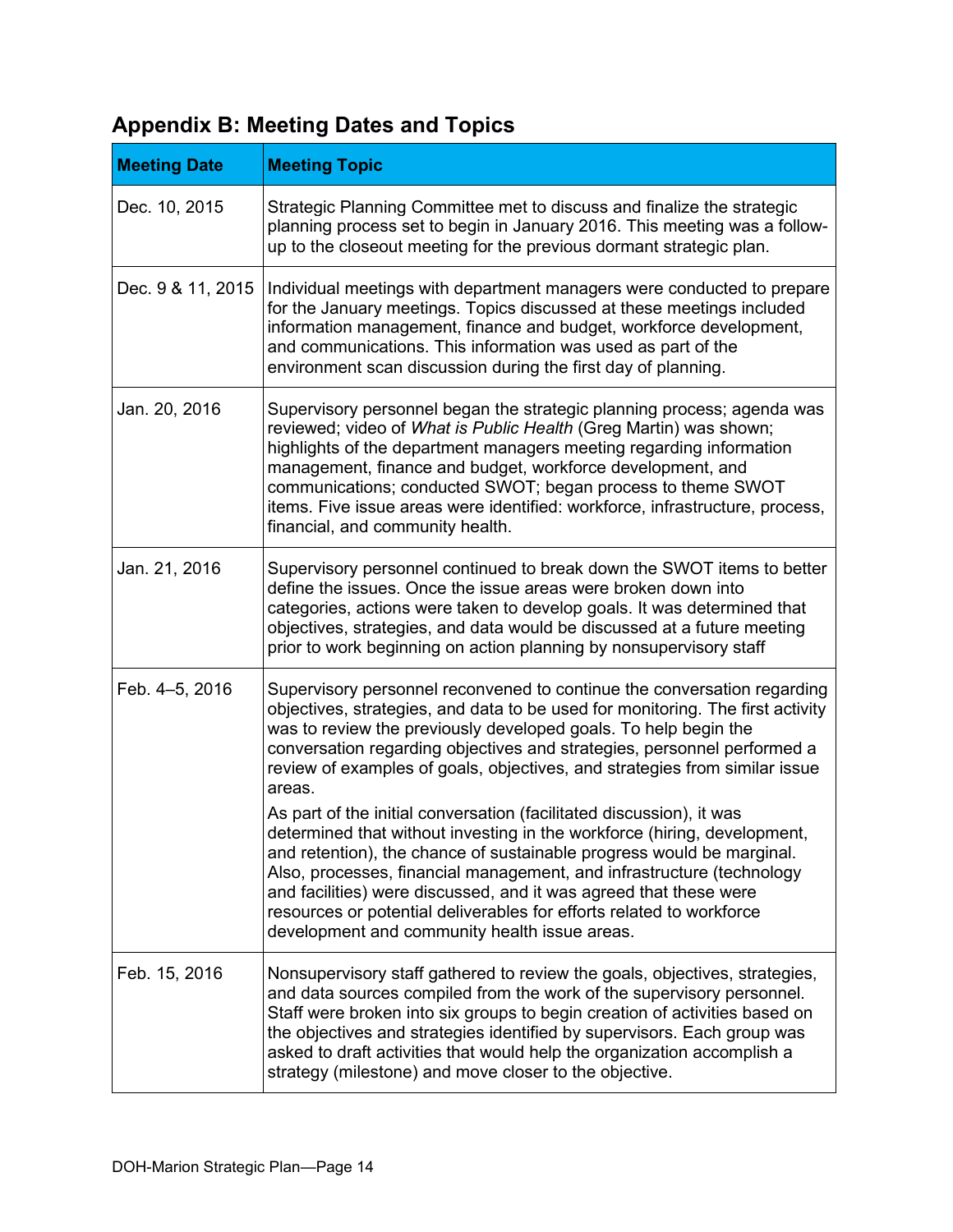| <b>Meeting Date</b>    | <b>Meeting Topic</b>                                                                                                                                                                                                                                                                                                                                                                                                                                                                                                                                                                                                                                        |
|------------------------|-------------------------------------------------------------------------------------------------------------------------------------------------------------------------------------------------------------------------------------------------------------------------------------------------------------------------------------------------------------------------------------------------------------------------------------------------------------------------------------------------------------------------------------------------------------------------------------------------------------------------------------------------------------|
| Feb. 16, 2016          | The Strategic Planning Committee (SPC) began the day by reviewing the<br>work that had been done by the nonsupervisory personnel. The SPC is<br>composed of supervisory and non-supervisory personnel.<br>This day concluded with a report to the Health Officer. The report<br>consisted of a review of the goals, objective(s), and activities related to<br>each of the strategies.                                                                                                                                                                                                                                                                      |
| March 16 & 17,<br>2016 | An update on the development of the strategic plan was provided at the<br>joint meeting of managers and supervisors (March 16) and the Employee<br>Council (March 17). The update highlighted the status of the development<br>of the narrative strategic plan document and associated action plans, and<br>plans for using the "parking lot" items from the Feb. 15 meeting.<br>The Employee Council requested training on various quality improvement<br>tools and techniques that would help in the management of the strategic<br>plan moving forward and communication regarding the value of the plan.<br>Workshops have been scheduled for April 21. |
| April 20, 2016         | SPC met. The purpose of the meeting was to come to consensus on<br>some training items for potential inclusion and proposed modifications to<br>the plan and to review the draft before forwarding to others for vetting.                                                                                                                                                                                                                                                                                                                                                                                                                                   |
| June 22, 2016          | Hosted meeting of community partners to share the goals, objectives,<br>strategies, and alignment with community initiatives. Input from the<br>stakeholders is to be used to improve partnerships, increase collaboration,<br>and provide public health services to the community.                                                                                                                                                                                                                                                                                                                                                                         |
| June 29, 2016          | Reviewed final draft of Strategic Plan goals and objectives                                                                                                                                                                                                                                                                                                                                                                                                                                                                                                                                                                                                 |
| July 1, 2016           | <b>Published Strategic Plan</b>                                                                                                                                                                                                                                                                                                                                                                                                                                                                                                                                                                                                                             |
| Aug. 15, 2016          | Strategic Planning Committee charter development                                                                                                                                                                                                                                                                                                                                                                                                                                                                                                                                                                                                            |
| Aug. 30, 2016          | Workforce Development action plan                                                                                                                                                                                                                                                                                                                                                                                                                                                                                                                                                                                                                           |
| Sept. 27, 2016         | Selected Workforce Development Workgroup members                                                                                                                                                                                                                                                                                                                                                                                                                                                                                                                                                                                                            |
| Oct. 25, 2016          | Joint meeting of the SPC and Workforce Development Workgroup. Began<br>Workgroup charter development.                                                                                                                                                                                                                                                                                                                                                                                                                                                                                                                                                       |
| Nov. 15, 2016          | SPC and Workforce Development Workgroup training needs.                                                                                                                                                                                                                                                                                                                                                                                                                                                                                                                                                                                                     |
| Nov. 29, 2016          | Joint meeting of the SPC and Workforce Development Workgroup.<br>Continued Workgroup charter development.                                                                                                                                                                                                                                                                                                                                                                                                                                                                                                                                                   |
| Dec. 13, 2016          | Workforce Development Workgroup update.                                                                                                                                                                                                                                                                                                                                                                                                                                                                                                                                                                                                                     |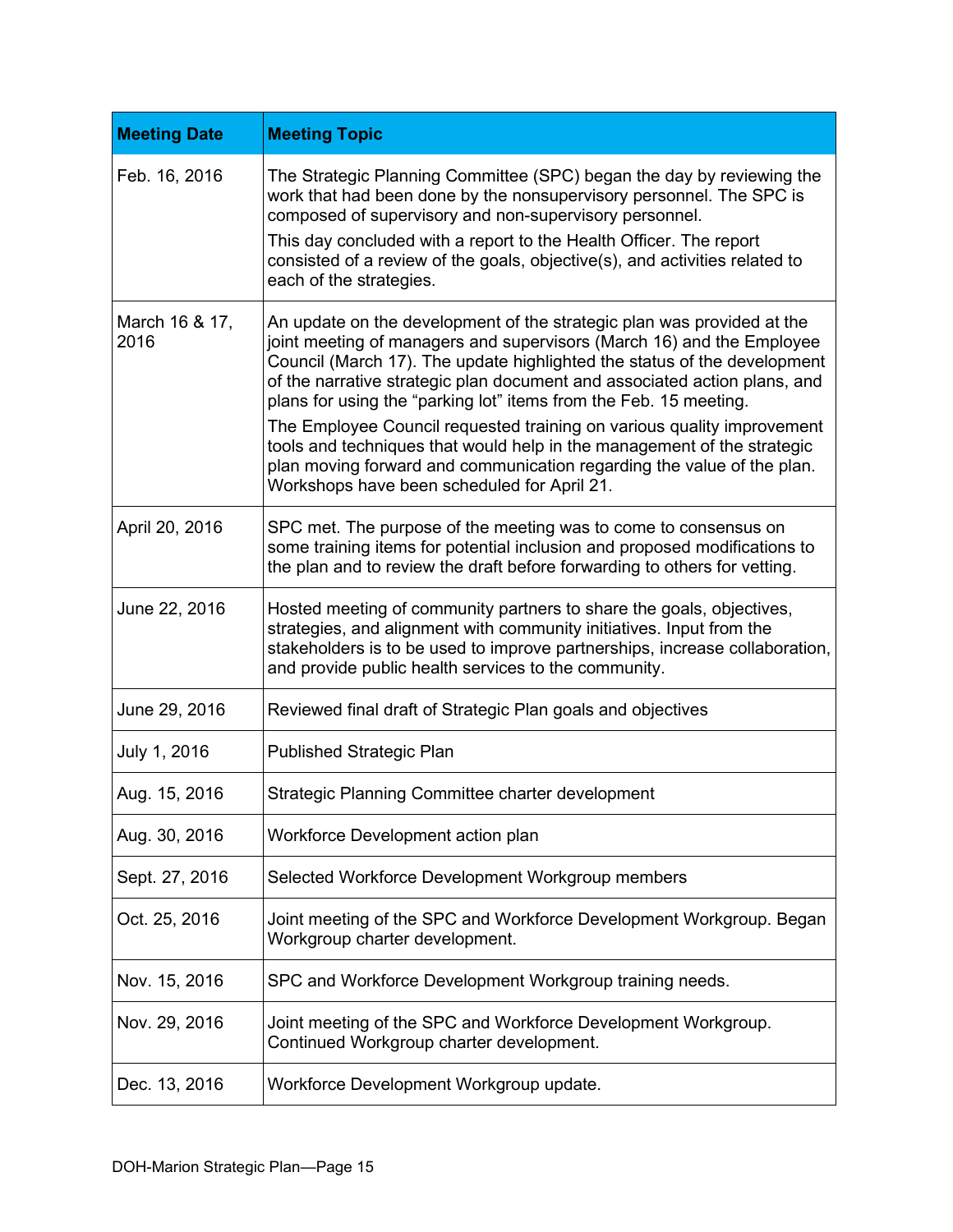| <b>Meeting Date</b> | <b>Meeting Topic</b>                                                                                                                                                                                                   |
|---------------------|------------------------------------------------------------------------------------------------------------------------------------------------------------------------------------------------------------------------|
| Jan. 24, 2017       | Continued work on charter.                                                                                                                                                                                             |
| Feb. 28, 2017       | Approved charter. Began developing Community Health Workgroup<br>invitation list. Reviewed Strategic Plan Progress Report.                                                                                             |
| March 28, 2017      | Workforce Development Plan update. Reviewed Community Health<br>Workgroup volunteers. Established PARTNER Tool project subgroup.<br>Established Strategic Planning Committee SharePoint page subgroup.                 |
| April 25, 2017      | Workforce Development Workgroup update. Reviewed Community Health<br>Workgroup volunteers to-date.                                                                                                                     |
| May 18, 2017        | Approved Strategic Plan Progress Report. Workforce Development<br>Workgroup update. Reviewed Community Health Workgroup volunteers<br>to-date. PARTNER Tool project update.                                            |
| July 20, 2017       | PARTNER Tool project update: bounded respondents list complete, and<br>MFMP requisition for next phase needed. Workforce development<br>Workgroup update. Reviewed Community Health Workgroup membership<br>selection. |
| Aug. 17, 2017       | PARTNER Tool project update: pilot survey complete. Community Health<br>Workgroup membership selection. Committee SharePoint page review                                                                               |
| Oct. 20, 2017       | Review of Committee work for new Heath Department Administrator Mark<br>Lander.                                                                                                                                        |
| Nov. 16, 2017       | Workforce development Workgroup update. Send invitation letter to<br>establish Community Health Workgroup. Began work on the 2018 update<br>to the Strategic Plan.                                                     |
| Dec. 21, 2017       | Data review to prepare for 2018 Strategic Plan update: County Health<br>Department Performance Snapshot. Community Health Workgroup kickoff<br>meeting set for Jan. 16, 2018.                                          |
| Jan. 18. 2018       | SPC merged with Performance Management Council, as most were<br>members of both teams. Strategic Planning work begun by the Committee<br>will be continued by the Council.                                             |
| Feb. 7, 2018        | Reviewed 2016 SWOT analysis and updated with 2018 issues.                                                                                                                                                              |
| March 7, 2018       | Created affinity diagram using SWOT analysis data, resulting in additional<br>Strategic Priorities.                                                                                                                    |
| April 17, 2018      | Developed program area goals opportunity selection matrix.                                                                                                                                                             |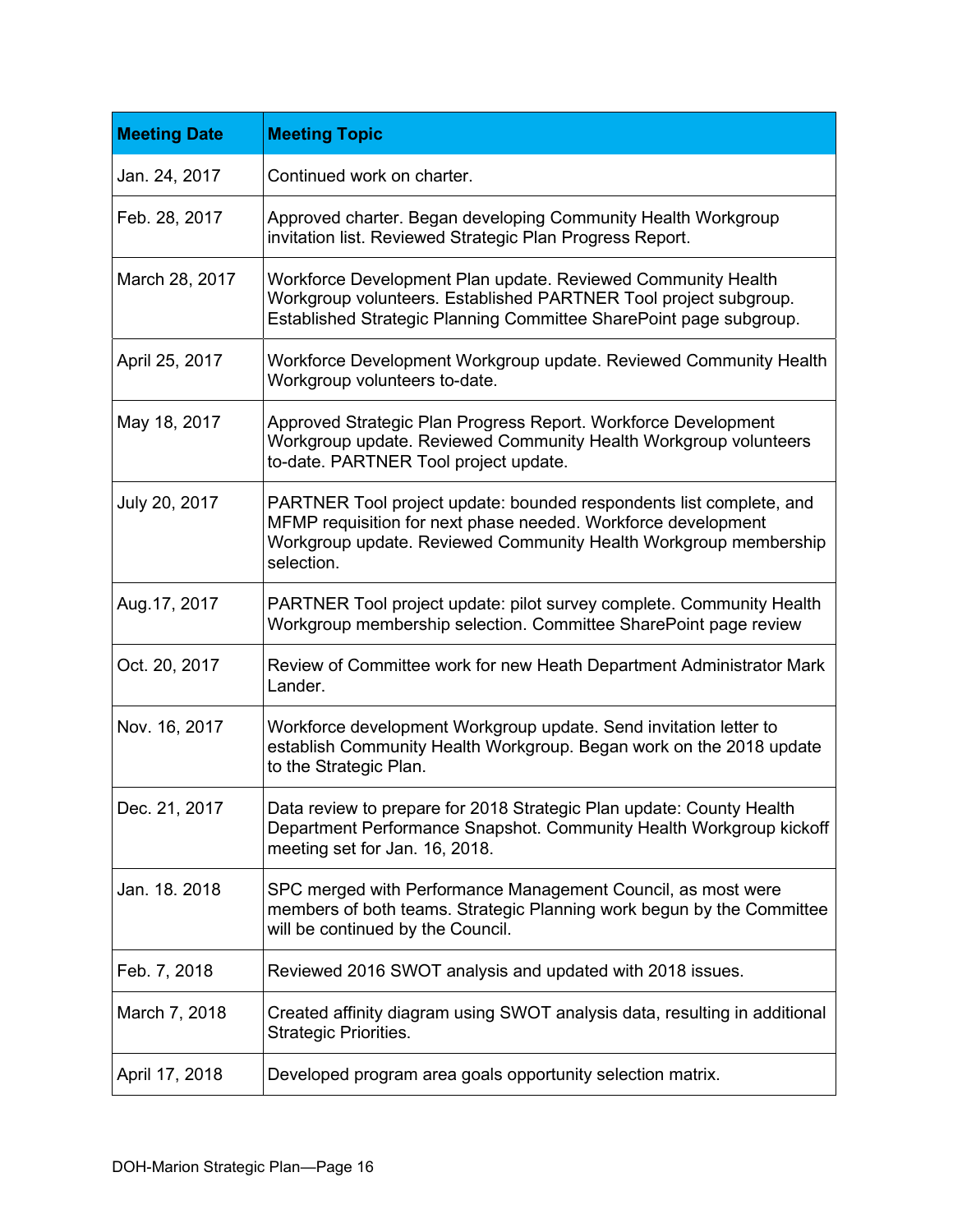| <b>Meeting Date</b> | <b>Meeting Topic</b>                                                                                                                                                                                                                                                                                                                                                                                                                                                                                                                                                                                                                                         |
|---------------------|--------------------------------------------------------------------------------------------------------------------------------------------------------------------------------------------------------------------------------------------------------------------------------------------------------------------------------------------------------------------------------------------------------------------------------------------------------------------------------------------------------------------------------------------------------------------------------------------------------------------------------------------------------------|
| May 10, 2018        | Determined Strategic Priorities for the 2018 Strategic Plan update:<br>Community Health, Communication / Engagement, Effective Agency<br>Processes, and Quality Culture.                                                                                                                                                                                                                                                                                                                                                                                                                                                                                     |
| June 6, 2018        | Developed SMART objectives for Strategic Priorities.                                                                                                                                                                                                                                                                                                                                                                                                                                                                                                                                                                                                         |
| Aug. 9, 2018        | Performance Management Council reviewed 2018 DOH-Marion Strategic<br>Plan update and recommended changes.                                                                                                                                                                                                                                                                                                                                                                                                                                                                                                                                                    |
| Sept. 5, 2018       | Performance Management Council approved 2018 DOH-Marion Strategic<br>Plan update.                                                                                                                                                                                                                                                                                                                                                                                                                                                                                                                                                                            |
| July 16, 2019       | Performance Management Council 2018 DOH-Marion Strategic Plan<br>performance review.                                                                                                                                                                                                                                                                                                                                                                                                                                                                                                                                                                         |
| Aug. 14, 2019       | Performance Management Council DOH-Marion Strategic Plan 2019<br>update review.                                                                                                                                                                                                                                                                                                                                                                                                                                                                                                                                                                              |
| Oct. 2, 2019        | Performance Management Council approved DOH-Marion Strategic Plan<br>2019 update.                                                                                                                                                                                                                                                                                                                                                                                                                                                                                                                                                                            |
| Oct. 22, 2020       | Strategic Planning Committee met to review data sources and update<br>DOH-Marion Strategic Plan for 2020. Committee members performed an<br>environmental scan, reviewed and updated the SWOT analysis, reviewed<br>objectives and supporting data, and developed an objective related to the<br>COVID-19 pandemic in response to a tasking from the State Health<br>Office.                                                                                                                                                                                                                                                                                 |
| April 8, 2021       | Strategic Planning Committee met to review the progress of strategic plan<br>objectives, prepare to close out the 2016-2021 plan, and prepare for<br>development of the 2021-2026 plan.                                                                                                                                                                                                                                                                                                                                                                                                                                                                      |
|                     | Ongoing COVID-19 testing and vaccination operations are expected to tax<br>health department resources over the next few months. In addition, local<br>health departments are expected to use the Florida Department of Health<br>Agency Strategic Plan as a model, as well as reflect state priorities and<br>strategies in local health department plans. The agency plan is currently in<br>development and will not be completed in time for DOH-Marion to begin<br>development of the local health department strategic plan.<br>Considering these challenges, the Committee decided to extend 2016-<br>2021 plan to a sixth year, until June 30, 2022. |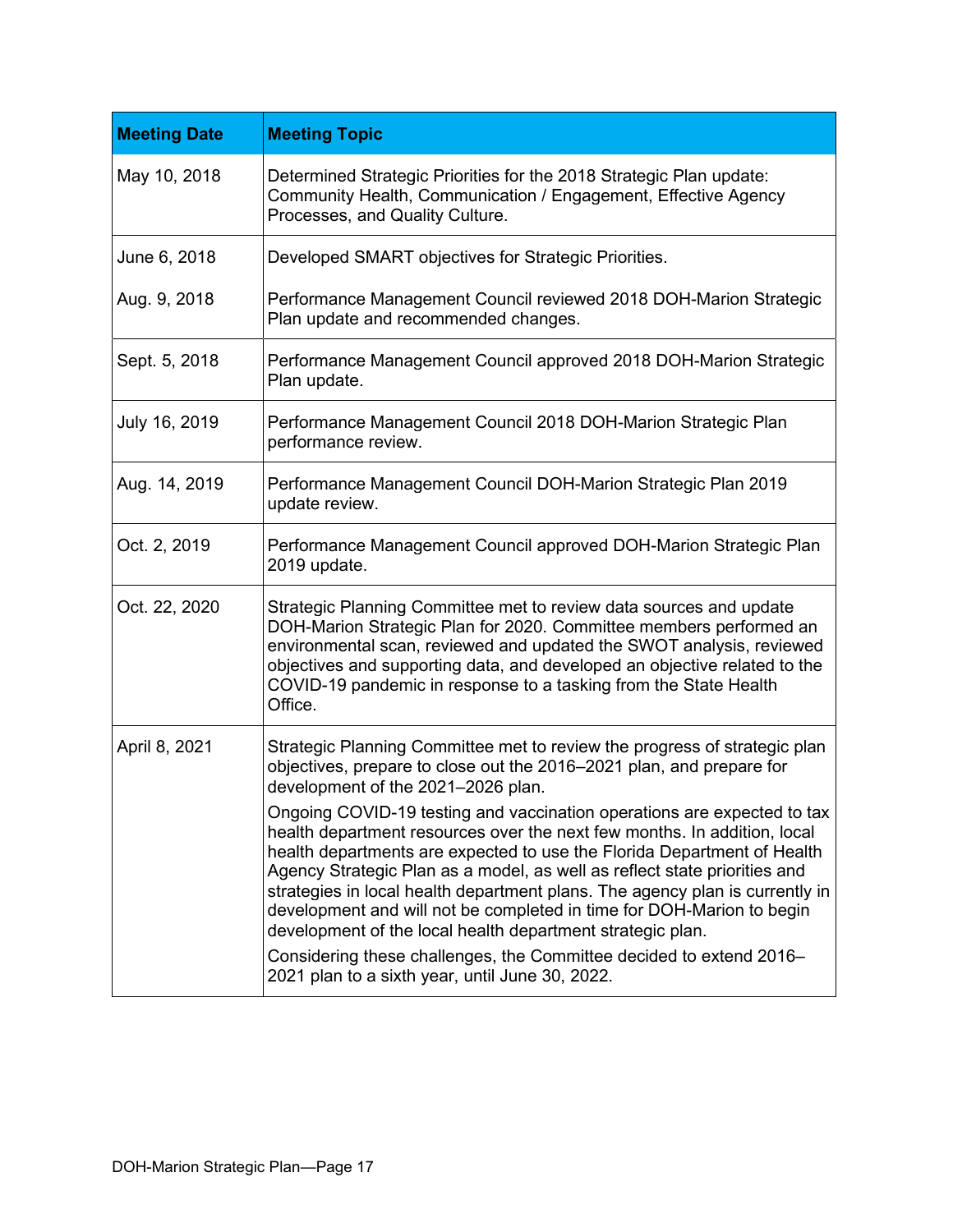### <span id="page-17-0"></span>**Appendix C: SWOT Analysis**

| <b>Strengths (Internal)</b>                                                                                                                                                                                                                                                                                                                                                                                                                                            |                                                                                                                                                                                                                                                                                                                                                                                                                             |                                                                                                                                                                                                        |
|------------------------------------------------------------------------------------------------------------------------------------------------------------------------------------------------------------------------------------------------------------------------------------------------------------------------------------------------------------------------------------------------------------------------------------------------------------------------|-----------------------------------------------------------------------------------------------------------------------------------------------------------------------------------------------------------------------------------------------------------------------------------------------------------------------------------------------------------------------------------------------------------------------------|--------------------------------------------------------------------------------------------------------------------------------------------------------------------------------------------------------|
| Accessibility<br><b>Budget</b><br>٠<br>Community partnerships<br>$\bullet$<br>(variety and quality)<br>Dedication to community<br>$\bullet$<br>Educate public/Outreach<br>٠<br>Employees<br>$\bullet$<br>Caring staff<br>$\circ$<br>Knowledge<br>$\circ$<br>Diverse workforce<br>$\circ$<br>Experience<br>$\circ$<br><b>Teamwork</b><br>$\circ$<br>Willingness to learn<br>$\circ$<br>(new things, correct<br>procedures, rules,<br>regulations, new<br>systems, etc.) | Helping the community<br>$\bullet$<br>Health care<br>$\bullet$<br>Improving QI culture<br>$\bullet$<br><b>Mobile Health Unit</b><br>$\bullet$<br>Preparedness and<br>$\bullet$<br>response<br>Public image<br>$\bullet$<br>Space, room and<br>equipment<br><b>Renovations</b><br>$\circ$<br><b>Modernized Fleet</b><br>$\circ$                                                                                              | Technology<br>$\bullet$<br>Regional expansion to<br>$\bullet$<br><b>Citrus</b><br>Data Analysis Skills                                                                                                 |
| <b>Weaknesses (Internal)</b>                                                                                                                                                                                                                                                                                                                                                                                                                                           |                                                                                                                                                                                                                                                                                                                                                                                                                             |                                                                                                                                                                                                        |
| Communication<br>Communication to<br>$\circ$<br>public of our services<br>Community knowledge<br>O<br>of services<br>Lack of celebration of<br>$\Omega$<br>success / employee<br>recognition<br>Lack of staff to provide<br>services<br>Lack of training on current<br>$\bullet$<br>policies, procedures, and<br>processes                                                                                                                                             | <b>Mistrust</b><br>$\bullet$<br>Recruitment and retention<br>$\bullet$<br>Maintaining our trained<br>$\circ$<br>staff<br>Keeping up with private<br>$\circ$<br>pay scale-maintain<br>trained staff / quality<br>staff<br>Underpaid staff<br>$\circ$<br>Staff recruitment-<br>$\circ$<br>salaries too low, rules<br>and regulations that<br>don't allow attractive<br>pay<br>Length of time to get<br>$\circ$<br>staff hired | Team involvement and<br>$\bullet$<br>meeting attendance<br>Understanding how things<br>٠<br>are done outside of Marion<br>(How are others meeting<br>our challenges?)<br>Working in silos<br>$\bullet$ |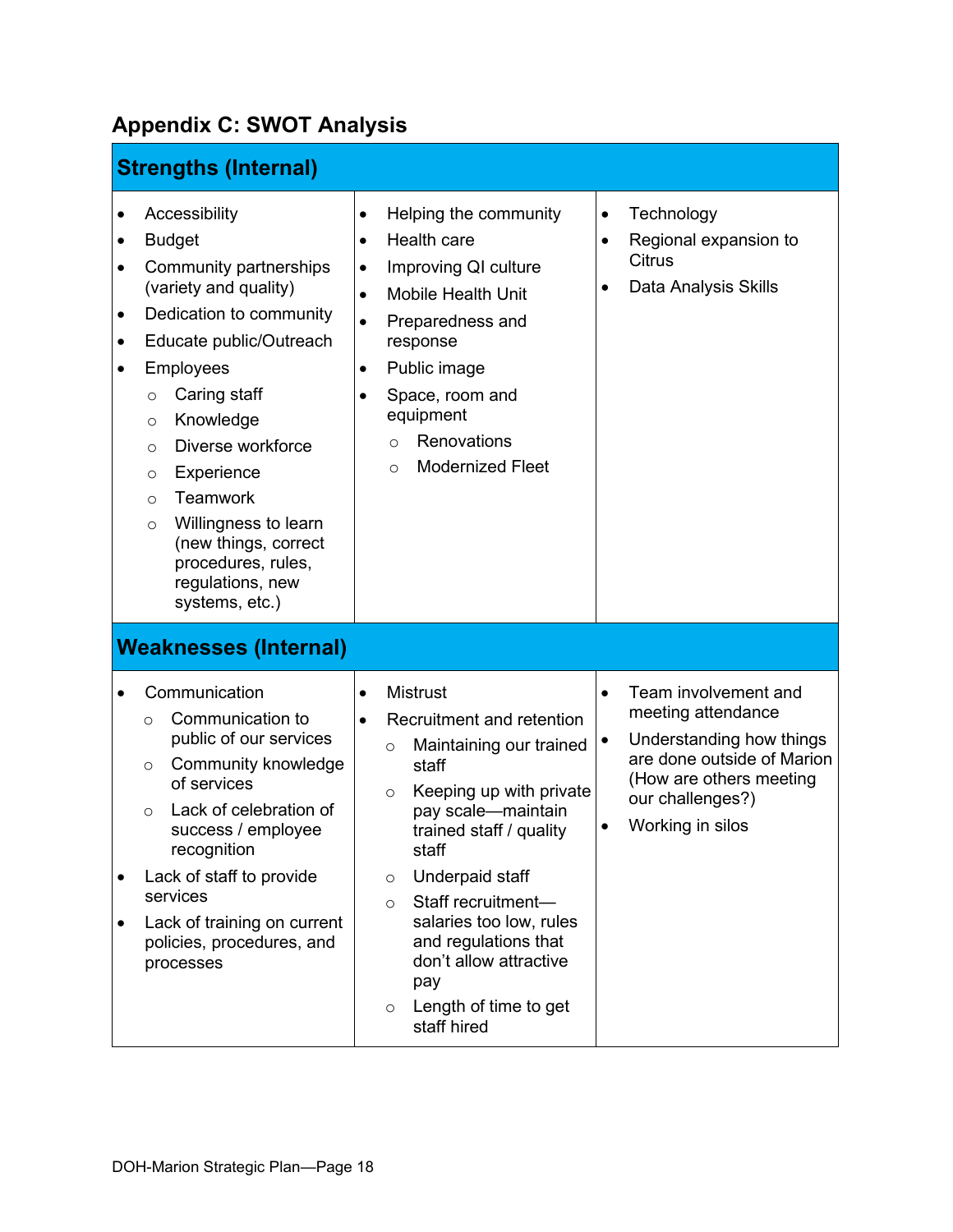|                                                               | <b>Opportunities (External)</b>                                                                                                                                                                                                                                       |                                                                                                                                                                                                                                                                                                                  |                                                                                                                                                                                                                                                                                                                                                |
|---------------------------------------------------------------|-----------------------------------------------------------------------------------------------------------------------------------------------------------------------------------------------------------------------------------------------------------------------|------------------------------------------------------------------------------------------------------------------------------------------------------------------------------------------------------------------------------------------------------------------------------------------------------------------|------------------------------------------------------------------------------------------------------------------------------------------------------------------------------------------------------------------------------------------------------------------------------------------------------------------------------------------------|
| $\bullet$<br>$\bullet$<br>$\bullet$<br>$\bullet$              | Leadership roles in<br>community<br>Reach all clients that need<br>services<br>Knowledge growth in your<br>area of expertise<br>Recruit<br>Hire new staff and "get"<br>$\circ$<br>new ideas<br>Recruit from our<br>$\circ$<br>educational institutions<br>in our area | <b>Expand services</b><br>$\bullet$<br>Leadership development<br>$\bullet$<br>Being proactive instead of<br>reactive<br>Increase outreach<br>$\bullet$<br>Community presentations<br>$\bullet$<br><b>Customer feedback</b><br><b>Obsolete facilities</b><br>(Belleview, Reddick)                                 | Learning different skills<br>$\bullet$<br>Training and education<br>٠<br>Create more efficient<br>$\bullet$<br>processes<br>Improve hiring process<br>$\circ$<br>Improve orientation<br>$\circ$<br>process<br>More progressive<br>$\bullet$<br>technology<br>Reduce trust fund<br>$\bullet$<br>Positive community<br>$\bullet$<br>partnerships |
|                                                               | <b>Threats (External)</b>                                                                                                                                                                                                                                             |                                                                                                                                                                                                                                                                                                                  |                                                                                                                                                                                                                                                                                                                                                |
| $\bullet$<br>$\bullet$<br>$\bullet$<br>$\bullet$<br>$\bullet$ | Increasing needs of aging<br>population<br>Challenging health trends<br>(infant mortality, obesity,<br>STDs)<br>Change directives outside<br>the direction of the local<br>health department<br>Possible reduction in grant<br>allocation<br>Federal guidelines       | Downsizing<br>$\bullet$<br><b>Disasters</b><br>$\bullet$<br><b>Natural disasters</b><br>$\Omega$<br>Outbreaks<br>$\circ$<br>New superbugs / new<br>$\circ$<br>viral strains<br>Mental/behavioral health<br>$\bullet$<br>Substance abuse<br>$\bullet$<br>Distrust of public health<br>$\bullet$<br>and government | Health inequity<br>$\bullet$<br>Barriers created by cultural<br>$\bullet$<br>diversity<br>Lack of funding<br>$\bullet$<br>Public health identity<br>$\bullet$<br>Sustainability<br>$\bullet$<br>Springs protection<br>$\bullet$<br>Disease stigma in<br>$\bullet$<br>community                                                                 |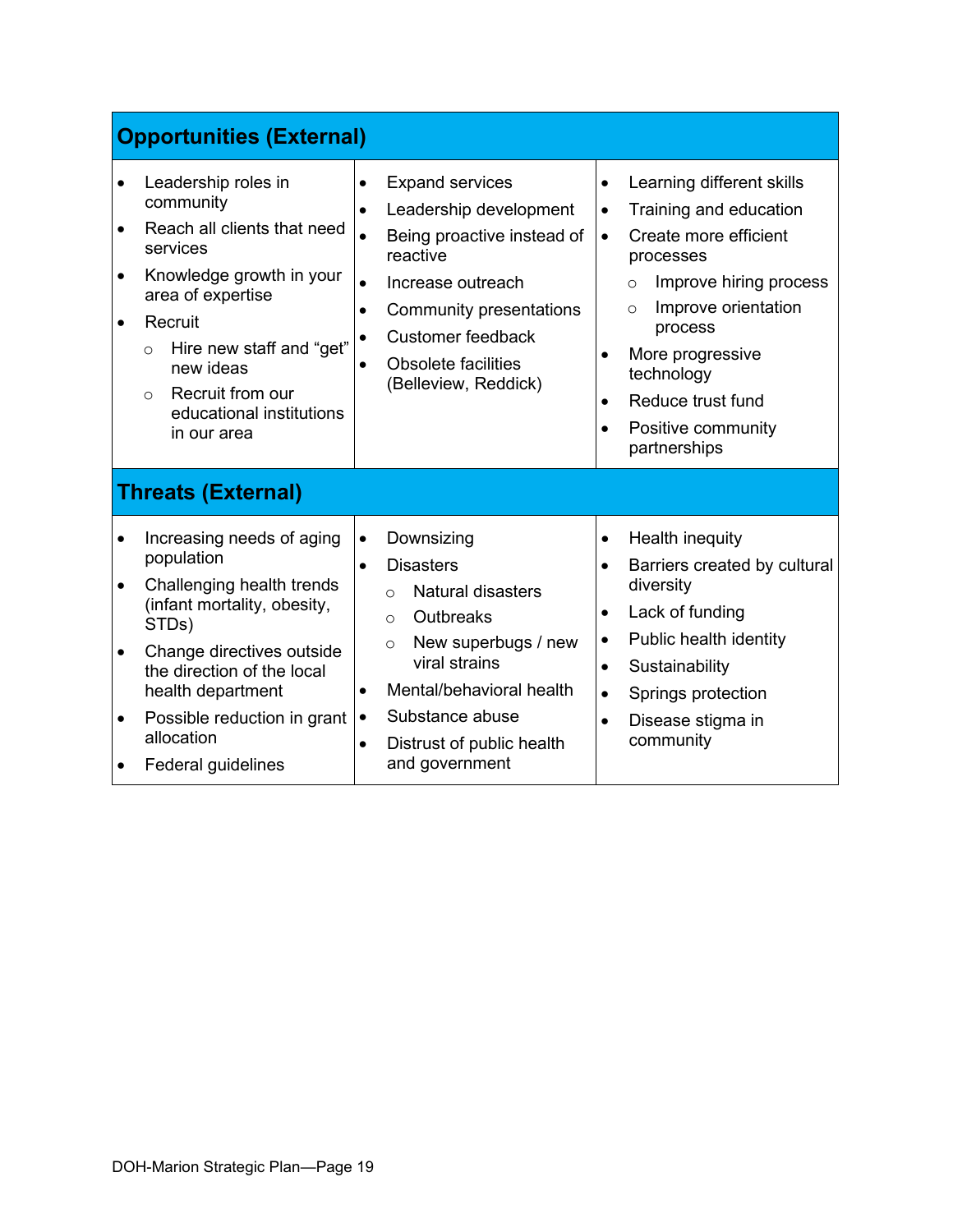### **Appendix D: Priorities Selection Worksheet**

<span id="page-19-0"></span>

| <b>Priority Area</b>                                                             | <b>Community Health</b><br>- Meeting<br><b>Community Needs</b>                                                                                                                                                                                                                                                                                                                                                                                                                                                                                                                                                                     | <b>Communication /</b><br><b>Engagement</b>                                                                                                                                                                                                                                                                                                                                                                           | <b>Financial</b><br><b>Sustainability</b>                                                                                                                                                                                                                                                                                                                                                                                                                                                                                                                                                                                                | <b>Workforce</b><br><b>Development</b>                                                                                                                                                                                                                                                                                                                                                                                                                                                                          | <b>Quality Culture</b>                                                                                                                                                                                                           |
|----------------------------------------------------------------------------------|------------------------------------------------------------------------------------------------------------------------------------------------------------------------------------------------------------------------------------------------------------------------------------------------------------------------------------------------------------------------------------------------------------------------------------------------------------------------------------------------------------------------------------------------------------------------------------------------------------------------------------|-----------------------------------------------------------------------------------------------------------------------------------------------------------------------------------------------------------------------------------------------------------------------------------------------------------------------------------------------------------------------------------------------------------------------|------------------------------------------------------------------------------------------------------------------------------------------------------------------------------------------------------------------------------------------------------------------------------------------------------------------------------------------------------------------------------------------------------------------------------------------------------------------------------------------------------------------------------------------------------------------------------------------------------------------------------------------|-----------------------------------------------------------------------------------------------------------------------------------------------------------------------------------------------------------------------------------------------------------------------------------------------------------------------------------------------------------------------------------------------------------------------------------------------------------------------------------------------------------------|----------------------------------------------------------------------------------------------------------------------------------------------------------------------------------------------------------------------------------|
| <b>SWOT Results</b><br>for Priority<br><b>Area</b><br>(February &<br>March 2018) | <b>Mobile Health</b><br>$\bullet$<br>Unit<br>Challenging<br>$\bullet$<br>health trends<br>Accessibility<br>$\bullet$<br>Customer<br>$\bullet$<br>feedback<br><b>Disasters</b><br>$\bullet$<br>Health equity<br>$\bullet$<br>Educate public /<br>$\bullet$<br>Outreach<br>Increasing<br>$\bullet$<br>language /<br>cultural diversity<br>Community<br>$\bullet$<br>presentations<br>Aging<br>$\bullet$<br>population<br><b>Expand services</b><br>$\bullet$<br>Reach all clients<br>$\bullet$<br>who need<br>services<br>Increase<br>$\bullet$<br>outreach<br>Preparedness<br>$\bullet$<br>and response<br>Health care<br>$\bullet$ | Public image<br>$\bullet$<br>Public health<br>$\bullet$<br>identity<br>Communication<br>$\bullet$<br>To public<br>$\circ$<br>about services<br>Community<br>$\circ$<br>knowledge of<br>services<br>Lack of<br>$\circ$<br>celebration of<br>success /<br>employee<br>recognition<br>Leadership<br>roles in<br>community<br><b>Mistrust</b><br><b>New</b><br>$\bullet$<br>administration<br>equals new<br>opportunities | Reduce trust<br>$\bullet$<br>fund<br><b>Budget</b><br>$\bullet$<br>Sustainability<br>$\bullet$<br>Downsizing<br>$\bullet$<br>Change<br>$\bullet$<br>directives<br>outside the<br>direction of the<br>local DOH<br>Possible<br>$\bullet$<br>reduction in<br>grant allocation<br>Lack of funding<br>$\bullet$<br>Federal<br>$\bullet$<br>guidelines<br>More<br>$\bullet$<br>progressive<br>technology<br>Springs<br>$\bullet$<br>protection<br>Obsolete<br>$\bullet$<br>facilities<br>(Belleview,<br>Reddick)<br>Space, room and<br>$\bullet$<br>equipment<br>(renovation and<br>modernized)<br>Technology<br>$\bullet$<br>$(\text{etc.})$ | Recruit (etc.)<br>$\bullet$<br>Lack of staff to<br>provide services<br>Training and<br>$\bullet$<br>Education<br>Recruitment and<br>retention (etc.)<br><b>Staff turnover</b><br>$\bullet$<br>Leadership<br>$\bullet$<br>development<br><b>Grant writing</b><br>experience<br>Team involvement<br>and meeting<br>attendance<br>Knowledge growth in<br>your area of<br>expertise<br>Lack of training on<br>current policies,<br>procedures, and<br>processes<br>Learning different<br>skills<br>Employees (etc.) | Understanding how things<br>are done outside of Marion<br>Create more efficient<br>$\bullet$<br>processes (etc.)<br>Being proactive instead of<br>reactive<br>Working in silos<br>$\bullet$<br>Improving QI culture<br>$\bullet$ |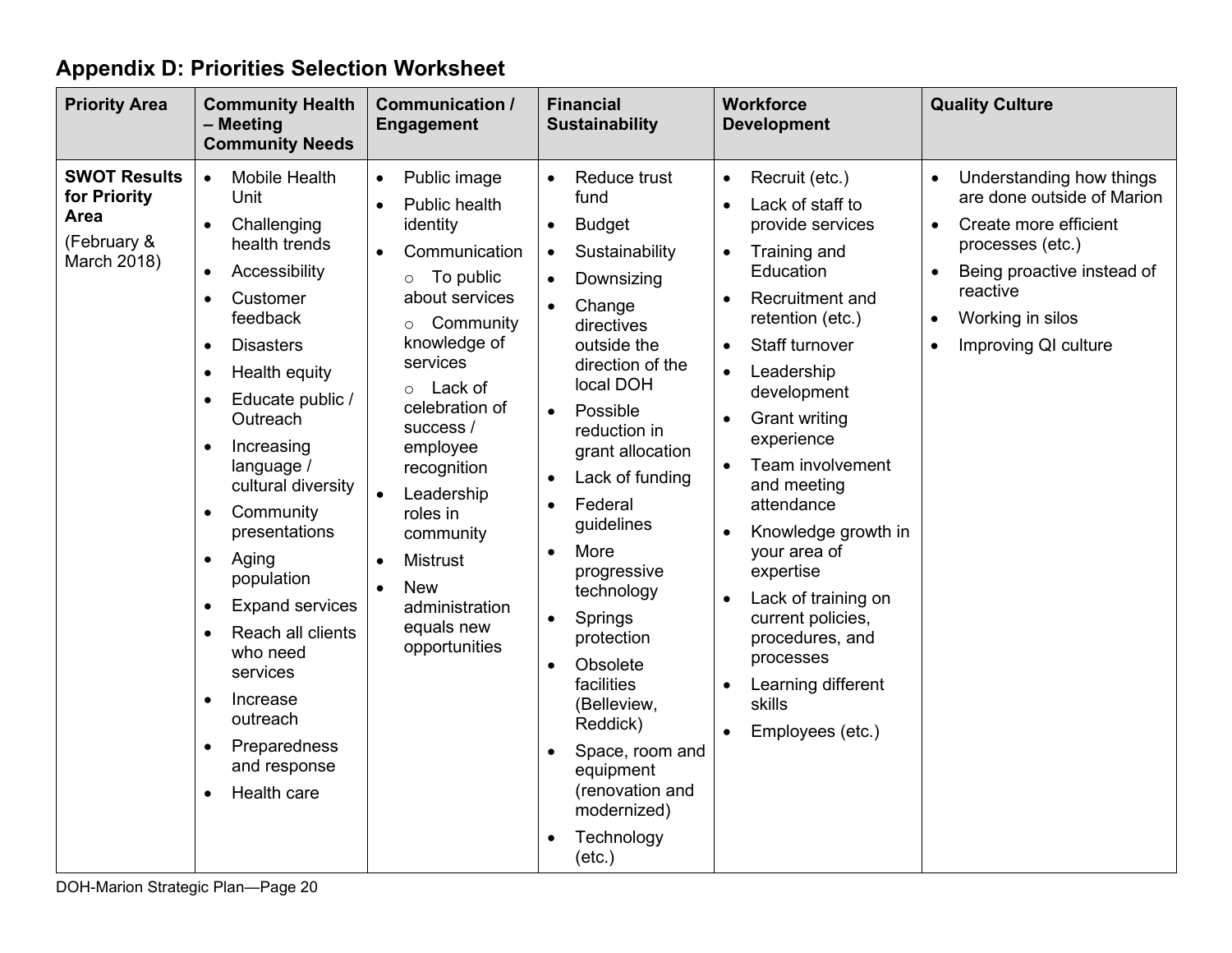| <b>Priority Area</b>                                                  | <b>Community Health</b><br>- Meeting<br><b>Community Needs</b>                                                                                                                  | <b>Communication /</b><br><b>Engagement</b>                                                                                      | <b>Financial</b><br><b>Sustainability</b> | <b>Workforce</b><br><b>Development</b>                                                                                                                                                                                                                                     | <b>Quality Culture</b>                                                                                                                                                                                                            |
|-----------------------------------------------------------------------|---------------------------------------------------------------------------------------------------------------------------------------------------------------------------------|----------------------------------------------------------------------------------------------------------------------------------|-------------------------------------------|----------------------------------------------------------------------------------------------------------------------------------------------------------------------------------------------------------------------------------------------------------------------------|-----------------------------------------------------------------------------------------------------------------------------------------------------------------------------------------------------------------------------------|
| Programmatic<br><b>Strategic</b>                                      | <b>Epidemiology</b>                                                                                                                                                             | <b>Administrative</b><br><b>Services</b>                                                                                         | <b>Administrative</b><br><b>Services</b>  | <b>Quality Culture</b>                                                                                                                                                                                                                                                     | <b>Quality Culture</b>                                                                                                                                                                                                            |
| <b>Priorities</b><br>(Items<br>submitted to<br>Craig - April<br>2018) | <b>Hepatitis Screening</b><br>18. More budget<br>communication with<br>all staff<br>21. Increased<br>communication with<br>staff on admin<br>services<br><b>Family Planning</b> |                                                                                                                                  | 20. Move to regional<br>billing           | 1. Completion rate of<br>90% of all staff trained<br>on the "Introduction of<br><b>Basic Quality</b><br>Improvement" class by<br>June of 2019<br><b>PHP</b>                                                                                                                | 1. Completion rate of 90% of<br>all staff trained on the<br>"Introduction of Basic Quality<br>Improvement" class by June of<br>2019<br>2. Completion of one PDCA<br>cycle of two population based<br>quality improvement projects |
|                                                                       | 33. Long-Acting<br>Reversible<br>Contraceptives<br>(LARC)                                                                                                                       |                                                                                                                                  |                                           | 5. ICS 300 training for<br>Officers, Section Chiefs,<br>and Shelter Unit Leaders<br>6. ICS 300 and 400<br>training for EOC team<br>staff<br>7. ICS 200 for all<br>supervisors<br>8. Increase Group 1<br>responders at<br>DOH-Marion to state<br>requirement (5? 10?<br>20? | by December 15, 2019                                                                                                                                                                                                              |
|                                                                       | <b>Immunizations</b>                                                                                                                                                            | <b>Public Information</b>                                                                                                        |                                           | <b>Billing / Receivables</b>                                                                                                                                                                                                                                               | <b>Billing / Receivables</b>                                                                                                                                                                                                      |
|                                                                       | 30. HPV<br>Vaccination<br>31. Flu Shots -<br>Children<br>32. Flu Shots -<br><b>Adults</b>                                                                                       | 3. Placement of<br>media releases.<br>Average seven<br>placements of<br>media releases in<br>local media outlets<br>each quarter |                                           | 11. Complete /<br>Comprehensive training<br>12. Reduce denials<br>13. Increase revenue                                                                                                                                                                                     | 11. Complete / Comprehensive<br>training<br>12. Reduce denials<br>13. Increase receivables                                                                                                                                        |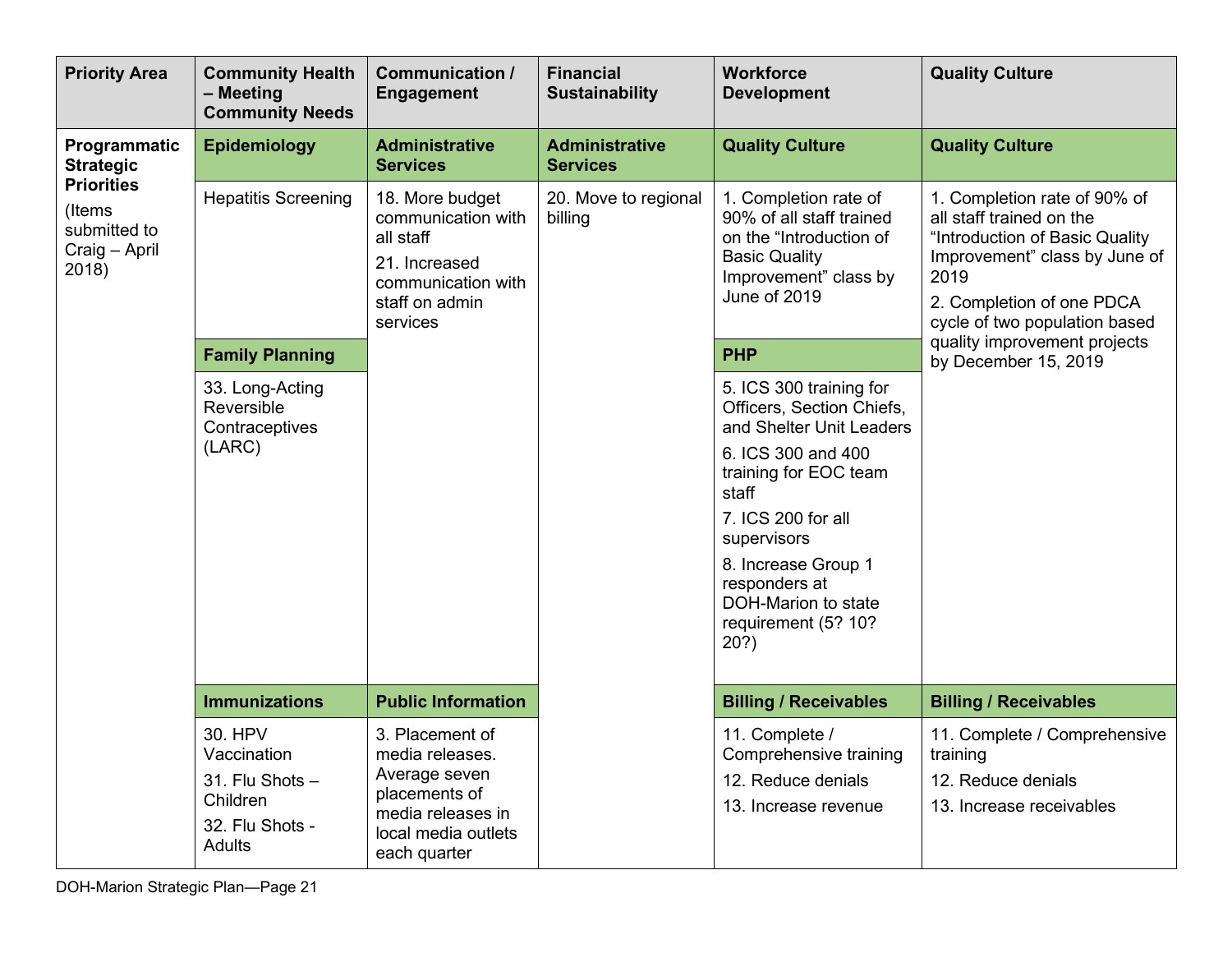| <b>Priority Area</b> | <b>Community Health</b><br>- Meeting<br><b>Community Needs</b>                                                                                                                                                                                                                | <b>Communication /</b><br><b>Engagement</b>                                                                                                          | <b>Financial</b><br><b>Sustainability</b> | <b>Workforce</b><br><b>Development</b>                                                                                                                                         | <b>Quality Culture</b>                                        |
|----------------------|-------------------------------------------------------------------------------------------------------------------------------------------------------------------------------------------------------------------------------------------------------------------------------|------------------------------------------------------------------------------------------------------------------------------------------------------|-------------------------------------------|--------------------------------------------------------------------------------------------------------------------------------------------------------------------------------|---------------------------------------------------------------|
|                      |                                                                                                                                                                                                                                                                               | 4. Proactive content<br>placement. Average<br>one placement per<br>quarter of<br>commentaries,<br>feature stories,<br>interviews, or<br>advertising. |                                           |                                                                                                                                                                                |                                                               |
|                      | <b>HIV</b>                                                                                                                                                                                                                                                                    |                                                                                                                                                      |                                           | <b>Registration / Eligibility</b><br>/ Clinic Check-in                                                                                                                         | <b>Registration / Eligibility /</b><br><b>Clinic Check-in</b> |
|                      | 25. Routine HIV<br>testing by private<br>community health<br>care providers<br>26. Private<br>community health<br>care providers<br>prescribe PrEP for<br>clients at risk<br>27. HIV Screening<br>28. HIV Test and<br>Treat<br>29. HIV Pre-<br>Exposure<br>Prophylaxis (PrEP) |                                                                                                                                                      |                                           | 9. Complete /<br>Comprehensive training /<br>cross training for<br>registration & clinic<br>check-in staff<br>10. Reduce amount of<br>time to process client's<br>registration | 10. Reduce amount of time to<br>process client's registration |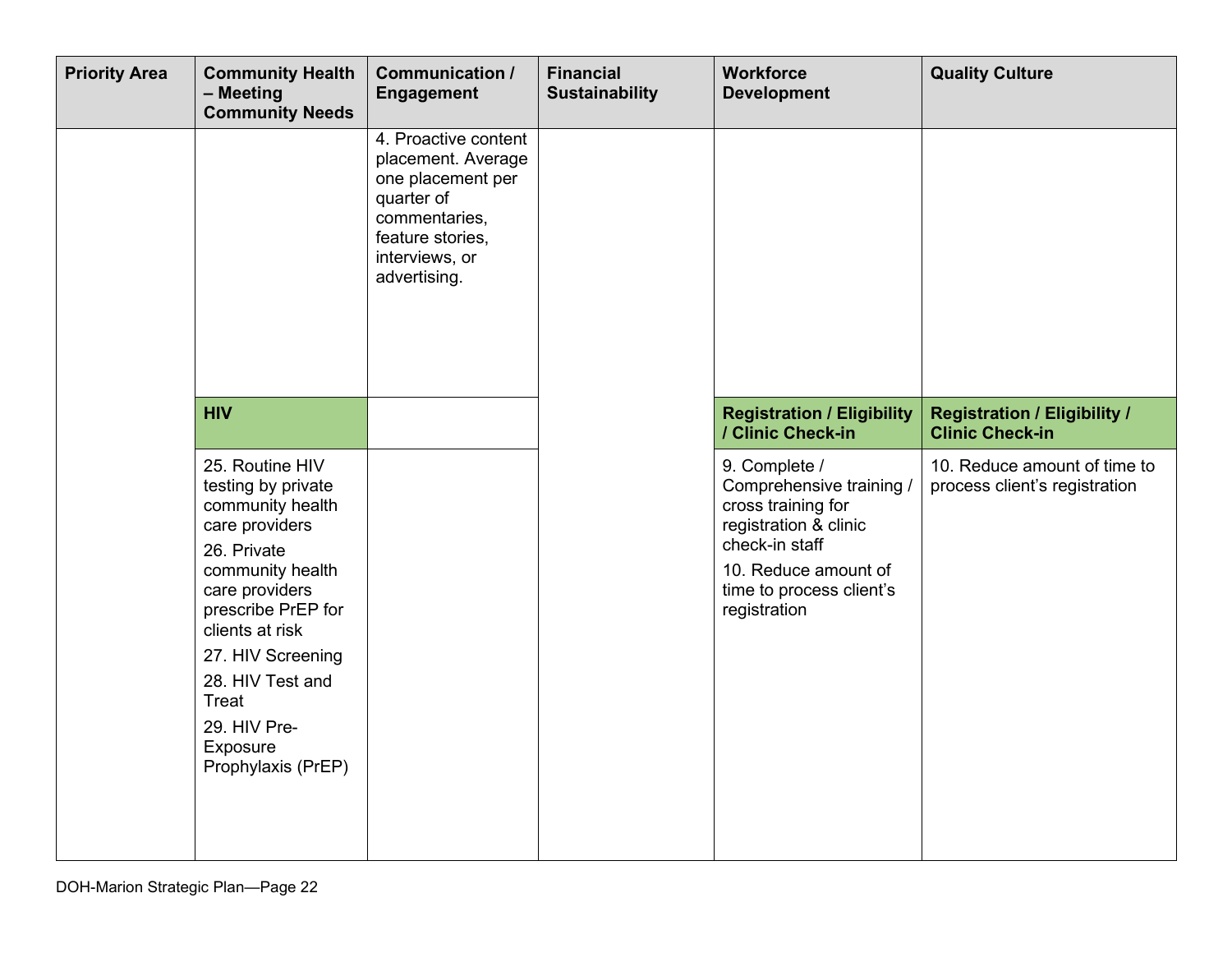| <b>Priority Area</b>                                                                    | <b>Community Health</b><br>- Meeting<br><b>Community Needs</b>                                                                                                                                                                                                                                                                                                 | <b>Communication /</b><br><b>Engagement</b>                                             | <b>Financial</b><br><b>Sustainability</b>                                                         | <b>Workforce</b><br><b>Development</b>                                                                                                                                                                                                                                                                                                                 | <b>Quality Culture</b>                                                                                                               |
|-----------------------------------------------------------------------------------------|----------------------------------------------------------------------------------------------------------------------------------------------------------------------------------------------------------------------------------------------------------------------------------------------------------------------------------------------------------------|-----------------------------------------------------------------------------------------|---------------------------------------------------------------------------------------------------|--------------------------------------------------------------------------------------------------------------------------------------------------------------------------------------------------------------------------------------------------------------------------------------------------------------------------------------------------------|--------------------------------------------------------------------------------------------------------------------------------------|
|                                                                                         | <b>WIC</b>                                                                                                                                                                                                                                                                                                                                                     |                                                                                         |                                                                                                   | <b>Administrative</b><br><b>Services</b>                                                                                                                                                                                                                                                                                                               | <b>Administrative Services</b>                                                                                                       |
|                                                                                         | 22. Increase client<br>participation in our<br>WIC program<br>through innovative<br>planning processes<br>23. Increase the<br>breastfeeding rate<br>by incremental<br>targets to achieve<br>the 2020 goal of<br>81.9.<br>24. Staff<br>development<br>through provision of<br>quality CE programs<br>and nutrition and<br>clerical in-service<br>opportunities. |                                                                                         |                                                                                                   | 15. Increased trainings<br>offered in Information<br>Technology<br>16. Desktop procedures<br>for all areas within Admin<br>Services that are on a<br>shared network drive<br>17. Expansion and<br>promotion of Lending<br>Library<br>18. More budget<br>communication with all<br>staff<br>19. Improve timeliness of<br>hiring for vacant<br>positions | 19. Improve timeliness of hiring<br>for vacant positions                                                                             |
|                                                                                         |                                                                                                                                                                                                                                                                                                                                                                |                                                                                         |                                                                                                   | <b>WIC</b>                                                                                                                                                                                                                                                                                                                                             | <b>WIC</b>                                                                                                                           |
|                                                                                         |                                                                                                                                                                                                                                                                                                                                                                |                                                                                         |                                                                                                   | 24. Staff development<br>through provision of<br>quality CE programs and<br>nutrition and clerical in-<br>service opportunities.                                                                                                                                                                                                                       | 23. Increase the breastfeeding<br>rate by incremental targets to<br>achieve the 2020 goal of 81.9.                                   |
| Programmatic<br><b>Strategic</b><br><b>Priorities</b><br><b>Matrix Results</b><br>- Top | 27. 28. 29. HIV<br>Screen, Test, PrEP<br>Impact: 16.0<br>Feasibility: 33.0<br>Priority Score: 49.0                                                                                                                                                                                                                                                             | 18. More budget<br>communication with<br>all staff<br>Impact: 14.0<br>Feasibility: 25.0 | 20. Move to regional<br>billing<br>Impact: 16.0<br>Feasibility: 35.0<br><b>Priority Score: 51</b> | 18. More budget<br>communication with all<br>staff<br>Impact: 14.0<br>Feasibility: 25.0                                                                                                                                                                                                                                                                | 2. Completion of one PDCA<br>cycle of two population based<br>quality improvement projects<br>by December 15, 2019<br>Impact: $14.0$ |

DOH-Marion Strategic Plan—Page 23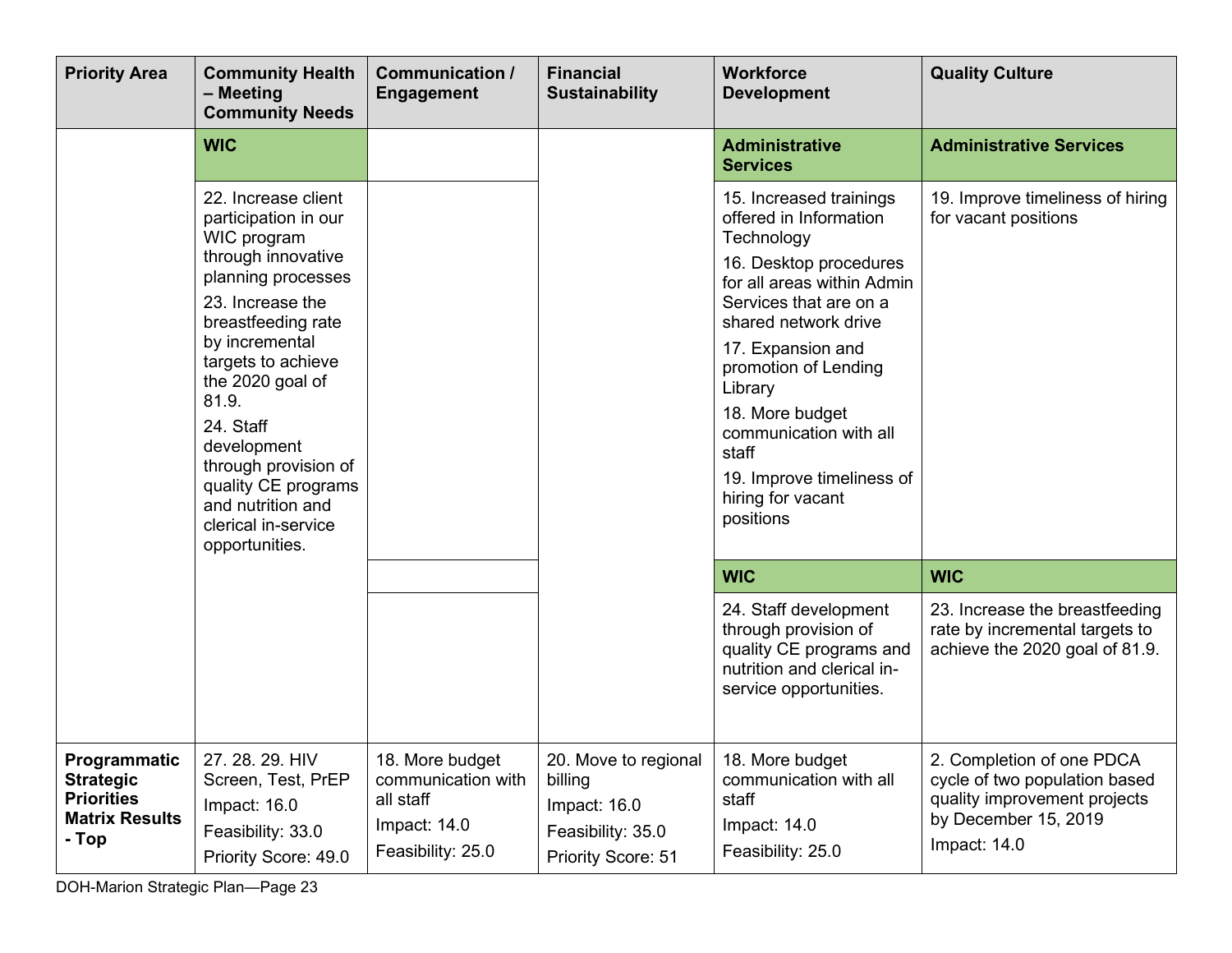| <b>Priority Area</b><br><b>Community Health</b><br><b>Communication /</b><br>- Meeting<br><b>Engagement</b><br><b>Community Needs</b>                                                                                                                                                                                                                                                                                                                                                                                                                                                                                                                                                                                                                                                                                                                                                                                                                                                                                                                                          | <b>Financial</b><br><b>Sustainability</b> | <b>Workforce</b><br><b>Development</b>                                                                                                                                                                                                                                                                                                                                                                                                                                                                                                                                                    | <b>Quality Culture</b>                                                                                                                                                                                                                        |
|--------------------------------------------------------------------------------------------------------------------------------------------------------------------------------------------------------------------------------------------------------------------------------------------------------------------------------------------------------------------------------------------------------------------------------------------------------------------------------------------------------------------------------------------------------------------------------------------------------------------------------------------------------------------------------------------------------------------------------------------------------------------------------------------------------------------------------------------------------------------------------------------------------------------------------------------------------------------------------------------------------------------------------------------------------------------------------|-------------------------------------------|-------------------------------------------------------------------------------------------------------------------------------------------------------------------------------------------------------------------------------------------------------------------------------------------------------------------------------------------------------------------------------------------------------------------------------------------------------------------------------------------------------------------------------------------------------------------------------------------|-----------------------------------------------------------------------------------------------------------------------------------------------------------------------------------------------------------------------------------------------|
| (May 2018)<br>Priority Score: 39.0<br>14. Hepatitis<br>Screening<br>3. Placement of<br>media releases in<br>Impact: 15.0<br>local media outlets<br>Feasibility: 29.0<br>each quarter<br>Priority Score: 44.0<br>Impact: $10.0$<br>Feasibility: 28.0<br>31, 32. Flu Shots -<br>Priority Score: 38.0<br><b>Children &amp; Adults</b><br>Impact: 15.0<br>4. Proactive content<br>Feasibility: 24.0<br>placement. Average<br>Priority Score: 44.0<br>one placement per<br>quarter of<br>commentaries,<br>30. HPV<br>feature stories,<br>Vaccination<br>interviews, or<br>Impact: 14.0<br>advertising.<br>Feasibility: 29.0<br>Priority Score: 43<br>Impact: 13.0<br>Feasibility: 26.0<br>22. Increase client<br>Priority Score: 38.0<br>participation in our<br><b>WIC Program</b><br>through innovative<br>21. Increased<br>planning processes<br>communication with<br>staff on admin<br>Impact: 15.0<br>services<br>Feasibility: 27.0<br>Impact: $15.0$<br>Priority Score: 42.0<br>Feasibility: 18.0<br>Priority Score: 33.0<br>33. Long-Acting<br>Reversible<br>Contraceptives |                                           | Priority Score: 39.0<br>10. Reduce amount of<br>time to process client's<br>registration<br>Impact: 16.0<br>Feasibility: 22.0<br>Priority Score: 38.0<br>19. Improve timeliness of<br>hiring for vacant<br>positions<br>Impact: 14.3<br>Feasibility: 23.7<br>Priority Score: 38.0<br>24. Staff development<br>through provision of<br>quality CE programs and<br>nutrition and clerical in-<br>service opportunities<br>Impact: 14.0<br>Feasibility: 24.0<br>Priority Score: 38.0<br>15. Increased trainings<br>offered in Information<br>Technology<br>Impact: 13.0<br>Feasibility: 23.5 | Feasibility: 27.0<br>Priority Score: 41.0<br>1. Completion rate of 90% of<br>all staff trained on the<br>"Introduction of Basic Quality<br>Improvement" class by June of<br>2019<br>Impact: 13.0<br>Feasibility: 18.0<br>Priority Score: 31.0 |

DOH-Marion Strategic Plan—Page 24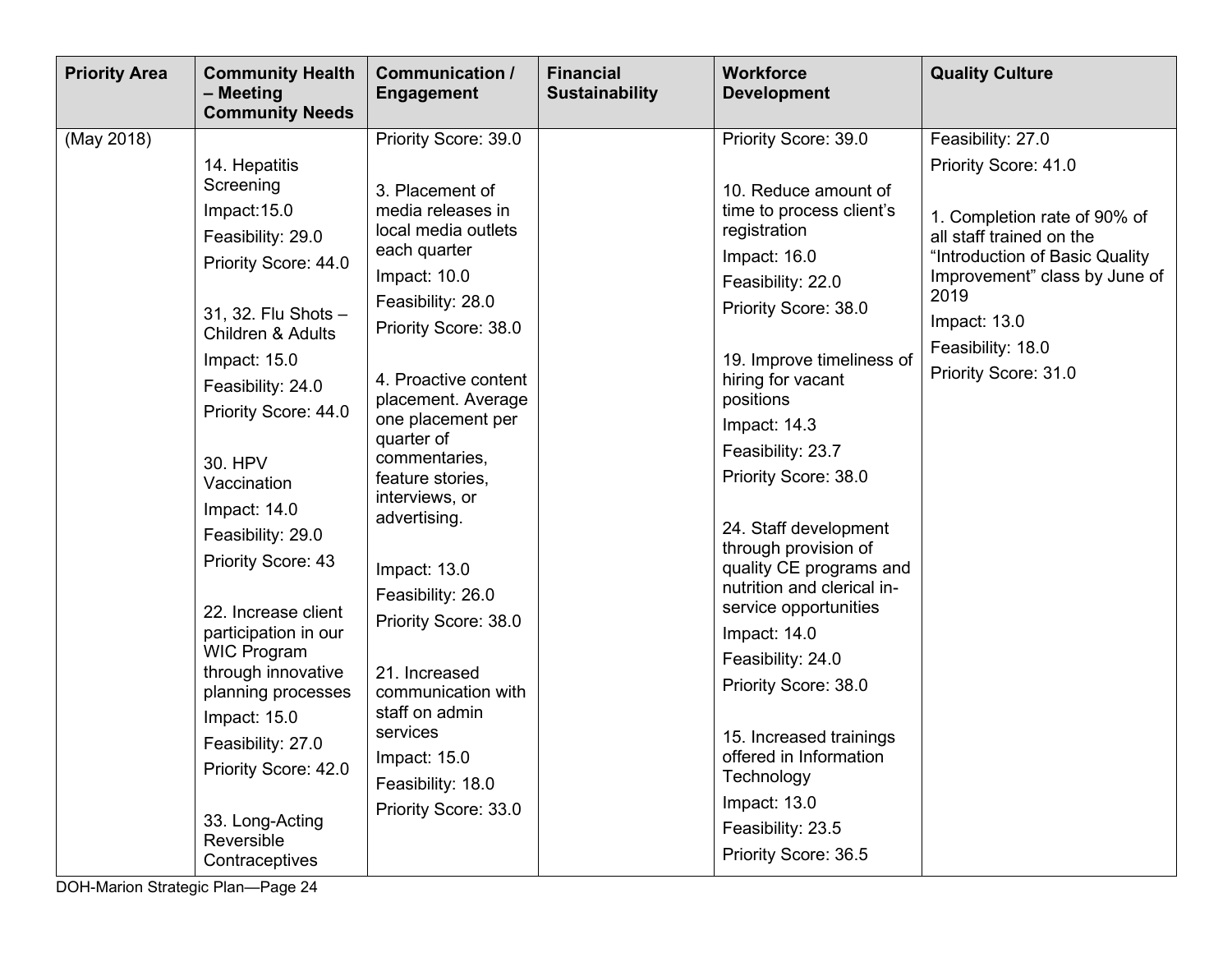| <b>Priority Area</b> | <b>Community Health</b><br>- Meeting<br><b>Community Needs</b>                                                                                                                                                                                                               | <b>Communication /</b><br><b>Engagement</b> | <b>Financial</b><br><b>Sustainability</b> | <b>Workforce</b><br><b>Development</b>                                                                                                                                                                                                                                                            | <b>Quality Culture</b> |
|----------------------|------------------------------------------------------------------------------------------------------------------------------------------------------------------------------------------------------------------------------------------------------------------------------|---------------------------------------------|-------------------------------------------|---------------------------------------------------------------------------------------------------------------------------------------------------------------------------------------------------------------------------------------------------------------------------------------------------|------------------------|
|                      | Impact: 14.0<br>Feasibility: 27.0<br>Priority Score: 41.0<br>25. Routine HIV<br>testing by private<br>community health<br>care providers<br>Impact: 9.0<br>Feasibility: 31.0<br>Priority Score: 40.0<br>26. Private<br>community health<br>care providers                    |                                             |                                           | 9. Complete /<br>Comprehensive training /<br>cross training for<br>registration & clinic<br>check-in staff<br>Impact: 13.7<br>Feasibility: 22.3<br>Priority Score: 36.0<br>16. Desktop procedures<br>for all areas within Admin<br>Services that are on a<br>shared network drive<br>Impact: 13.0 |                        |
|                      | prescribe PrEP for<br>clients at risk<br>Impact: 9.0<br>Feasibility: 31.0<br>Priority Score: 40.0<br>23. Increase the<br>breastfeeding rate<br>by incremental<br>targets to achieve<br>the 2020 goal of<br>81.9<br>Impact: 14.0<br>Feasibility: 26.0<br>Priority Score: 40.0 |                                             |                                           | Feasibility: 22.3<br>Priority Score: 35.3<br>6. ICS 300 and 400<br>training for EOC team<br>staff<br>Impact: 12.7<br>Feasibility: 22.5<br>Priority Score: 35.2<br>7. ICS 200 for all<br>supervisors<br>Impact: 12.2<br>Feasibility: 21.8<br>Priority Score: 35.0                                  |                        |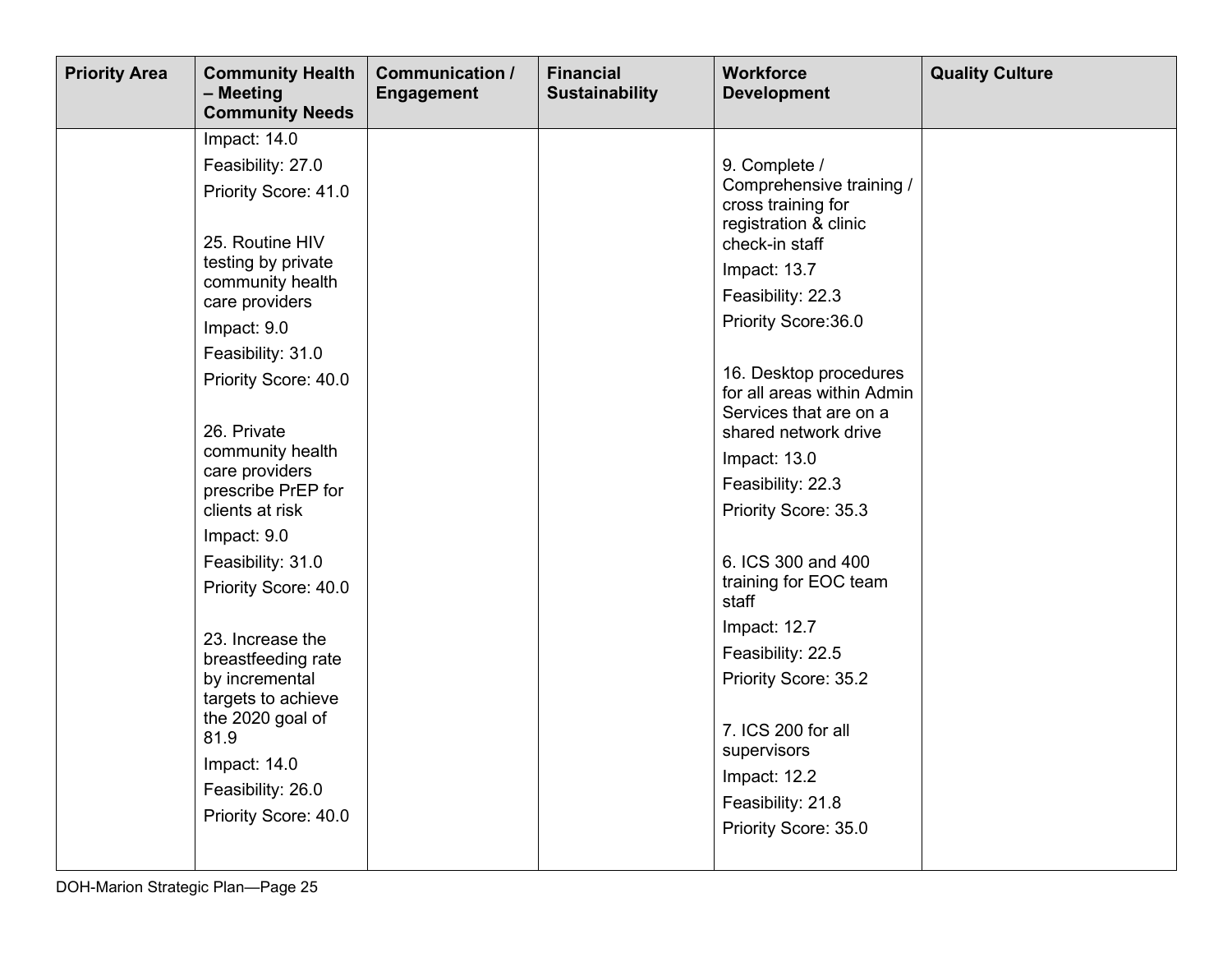| <b>Priority Area</b> | <b>Community Health</b><br>- Meeting<br><b>Community Needs</b> | <b>Communication /</b><br><b>Engagement</b> | <b>Financial</b><br><b>Sustainability</b> | <b>Workforce</b><br><b>Development</b>                                                                                                                 | <b>Quality Culture</b> |
|----------------------|----------------------------------------------------------------|---------------------------------------------|-------------------------------------------|--------------------------------------------------------------------------------------------------------------------------------------------------------|------------------------|
|                      |                                                                |                                             |                                           | 5. ICS 300 training for<br>Officers, Section Chiefs,<br>and Shelter Unit Leaders                                                                       |                        |
|                      |                                                                |                                             |                                           | Impact: 12.5                                                                                                                                           |                        |
|                      |                                                                |                                             |                                           | Feasibility: 22.3                                                                                                                                      |                        |
|                      |                                                                |                                             |                                           | Priority Score: 34.8                                                                                                                                   |                        |
|                      |                                                                |                                             |                                           | 8. Increase Group 1<br>responders at<br>DOH-Marion to state<br>requirement (5? 10?<br>20?<br>Impact: 11.2<br>Feasibility: 22.2<br>Priority Score: 33.4 |                        |
|                      |                                                                |                                             |                                           | 17. Expansion and<br>promotion of Lending<br>Library                                                                                                   |                        |
|                      |                                                                |                                             |                                           | Impact: 12.0                                                                                                                                           |                        |
|                      |                                                                |                                             |                                           | Feasibility: 20.2                                                                                                                                      |                        |
|                      |                                                                |                                             |                                           | Priority Score: 32.2                                                                                                                                   |                        |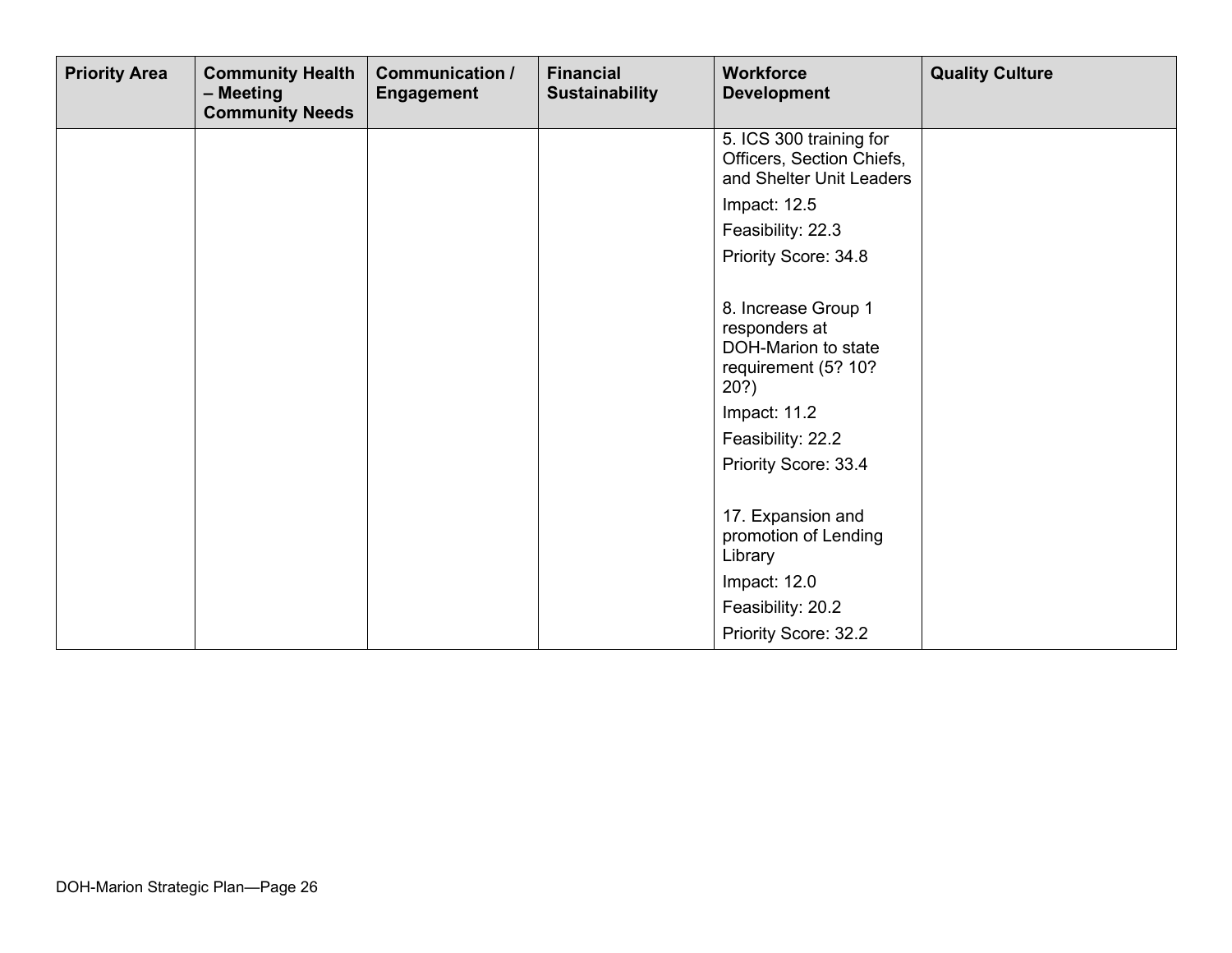### **Appendix E: Priorities Selection Matrix**

<span id="page-26-0"></span>

| Performance Management Council                                                                                                        |                                                                         |                                   | Impact                            |                                           |                                                       |              |                                                       |                    | April 17, 2018                         | <b>Feasibility</b>                                             |                                                                                |                                                                   |                                                        |              |                                                  |                                 | Alignment                     |                               |                               |                 |
|---------------------------------------------------------------------------------------------------------------------------------------|-------------------------------------------------------------------------|-----------------------------------|-----------------------------------|-------------------------------------------|-------------------------------------------------------|--------------|-------------------------------------------------------|--------------------|----------------------------------------|----------------------------------------------------------------|--------------------------------------------------------------------------------|-------------------------------------------------------------------|--------------------------------------------------------|--------------|--------------------------------------------------|---------------------------------|-------------------------------|-------------------------------|-------------------------------|-----------------|
| <b>Contributing Factors</b>                                                                                                           | Importance to<br>Customer (1-3)                                         | Seriousness of<br>Issue           | Expected<br>Process<br>Efficiency | Sustainability                            | Level of<br>Custome<br>Service<br>Quality<br>Expected |              | Size of<br>Issue                                      | Urgency<br>$(1-9)$ | Intervention<br>Available<br>$(1-6)$   | Data<br>Availability<br>$(1-3)$                                | Likelihood of<br><b>Completion withir</b><br>timeframe                         | Level of<br>Difficulty                                            | Cross-<br>organizational<br>Implications<br>(1, 3, 10) |              | Being<br>Addressed by<br>Other<br>Programs/Plans | Aligns<br>w/State<br>Priority   | Aligns w/HP<br>2020           | Aligns<br>w/SHIIP             | Aligns<br><b>w/CHIP</b>       |                 |
| Rating of Importance 1=not important                                                                                                  | =low importance<br>=Neutral<br>I=very important<br>=extremely important | $=$ minor<br>emoderate<br>serious | =minimal<br>=moderate<br>3=high   | I=uncertain<br>met-horts=9<br>s=lang-term | =nane<br>=minor<br>=enhanced                          |              | $1 = \text{small}$<br>2=medium<br>amal=8<br>4=extrame | l=nat<br>=mandated | enone<br>s=Evidence based<br>available | unknown<br>2=annually<br>=quarterly<br>=monthly<br>i=on demand | =extremely unlikely<br>=unlikelv<br>=neutral<br>s=likelv<br>5=extremely likely | =very difficult<br>=difficult<br>neutral<br>vaes-l<br>5=very easy | 0=confined<br>several<br>=org wide                     |              | Yes=0<br>Unknown=1<br>$No=2$                     | $10s = 2$<br>Unknow=1<br>$No=0$ | $708 = 2$<br>Unknow=1<br>D=GV | Yes=2<br>Unknow=1<br>$NO = 0$ | Yes=2<br>Unknow=1<br>$NQ = 0$ | Priority        |
| <b>Issue/Topic</b>                                                                                                                    |                                                                         |                                   |                                   |                                           |                                                       |              |                                                       |                    |                                        |                                                                |                                                                                |                                                                   |                                                        |              |                                                  |                                 |                               |                               |                               | Score           |
| 3. Placement of media releases. Average                                                                                               |                                                                         |                                   |                                   |                                           |                                                       | 10.0         |                                                       |                    |                                        |                                                                |                                                                                |                                                                   |                                                        | 28.0         |                                                  |                                 |                               |                               |                               | 36              |
| seven placements of media releases in local<br>media outlets each quarter                                                             |                                                                         |                                   |                                   |                                           |                                                       |              |                                                       |                    |                                        |                                                                |                                                                                |                                                                   |                                                        |              |                                                  |                                 |                               |                               |                               |                 |
| 4. Proactive content placement. Average one<br>placement per quarter of commentaries, feature<br>stories, interviews, or advertising. |                                                                         |                                   |                                   |                                           |                                                       | 2 13.0       |                                                       |                    |                                        |                                                                |                                                                                |                                                                   |                                                        | 3 26.0       |                                                  |                                 |                               |                               |                               | 36              |
| 18. More budget communication with all staff                                                                                          |                                                                         |                                   |                                   | $\mathbf{a}$                              |                                                       | 2 14.0       | 2 <sup>1</sup>                                        |                    |                                        |                                                                |                                                                                |                                                                   |                                                        | 25.0         |                                                  |                                 |                               |                               |                               | 39              |
| 21. Increased communications with staff on<br>admin services                                                                          |                                                                         |                                   |                                   |                                           |                                                       | 3 15.0       | $\mathbf{3}$                                          |                    |                                        |                                                                |                                                                                |                                                                   |                                                        | 18.0         |                                                  |                                 |                               |                               |                               | $\overline{33}$ |
| 14. Hepatitis Screening                                                                                                               |                                                                         |                                   |                                   | $\overline{2}$                            |                                                       | 2 15         |                                                       | 4                  | $\overline{a}$                         |                                                                |                                                                                |                                                                   |                                                        | 29f          |                                                  |                                 |                               |                               |                               | $-44$           |
| 22. Increase client participation in our WIC<br>Program through innovative planning processes.                                        |                                                                         |                                   |                                   |                                           | зI                                                    | 15.1         | 3                                                     |                    |                                        |                                                                |                                                                                |                                                                   |                                                        | 3 27.0       |                                                  |                                 |                               |                               |                               | 42              |
| 25. Routine HIV testing by private community<br>health care providers                                                                 |                                                                         |                                   |                                   |                                           |                                                       | $2 \ 9.0$    | $\overline{3}$                                        |                    |                                        |                                                                |                                                                                |                                                                   |                                                        | $10$ 31.0    |                                                  |                                 |                               |                               |                               | 40              |
| 26. Private community health care providers                                                                                           |                                                                         |                                   |                                   |                                           |                                                       | $2 \ 9.0$    | $\frac{3}{2}$                                         |                    |                                        |                                                                |                                                                                |                                                                   |                                                        | $10$ 31.0    |                                                  |                                 |                               |                               |                               | 40              |
| prescribe PrEP for clients at risk                                                                                                    |                                                                         |                                   |                                   |                                           |                                                       |              |                                                       |                    |                                        |                                                                |                                                                                |                                                                   |                                                        |              |                                                  |                                 |                               |                               |                               |                 |
| 27. HIV Screening<br>28. HIV Test and Treat                                                                                           |                                                                         |                                   | વ                                 | $\overline{2}$                            | $\mathbf{R}$                                          |              | $-4$                                                  | $\mathbf{R}$       | -6                                     | -5                                                             | -5                                                                             | $\mathcal{D}$                                                     |                                                        | 3 33.0       |                                                  |                                 |                               |                               |                               | 49              |
| 29. HIV Pre-Exposure Prophylaxis (PrEP)                                                                                               |                                                                         |                                   |                                   |                                           |                                                       |              |                                                       |                    |                                        |                                                                |                                                                                |                                                                   |                                                        |              |                                                  |                                 |                               |                               |                               |                 |
| 30. HPV Vaccination                                                                                                                   |                                                                         |                                   |                                   | 3                                         |                                                       | 3 14.0       |                                                       | $\overline{3}$     | $\mathbf{A}$                           |                                                                |                                                                                |                                                                   |                                                        | 29.0         |                                                  |                                 |                               |                               |                               | $-43$           |
| 31. Flu Shots-Children                                                                                                                |                                                                         |                                   |                                   |                                           |                                                       |              |                                                       |                    |                                        |                                                                |                                                                                |                                                                   |                                                        |              |                                                  |                                 |                               |                               |                               |                 |
| 32. Flu Shots-Adults                                                                                                                  |                                                                         |                                   |                                   |                                           |                                                       |              | 3                                                     |                    |                                        |                                                                |                                                                                |                                                                   |                                                        | 24.0         |                                                  |                                 |                               |                               |                               | $-44$           |
| 33. Long-Acting Reversible Contraceptives                                                                                             |                                                                         |                                   |                                   | 3                                         |                                                       | 14.0         | 3                                                     |                    |                                        |                                                                |                                                                                |                                                                   |                                                        | 27.0         |                                                  |                                 |                               |                               |                               | 41              |
| 23. Increase the breastfeeding rate by<br>incremental targets to achieve the 2020 goal of<br>81.9.                                    |                                                                         |                                   |                                   |                                           |                                                       | 14.0         | 3                                                     |                    |                                        |                                                                |                                                                                |                                                                   |                                                        | 26.0         |                                                  |                                 |                               |                               |                               | 40              |
| 20. Move to regional billing                                                                                                          |                                                                         |                                   |                                   |                                           |                                                       |              | $\overline{2}$                                        |                    |                                        |                                                                |                                                                                |                                                                   | 10 <sup>1</sup>                                        | 35.C         |                                                  |                                 |                               |                               |                               | 51              |
| 2. Completion of one PDCA cycle of two<br>population based quality improvement projects<br>by December 15, 2019                       |                                                                         |                                   |                                   | 3                                         |                                                       | 14.0         | 3                                                     |                    |                                        |                                                                |                                                                                |                                                                   |                                                        | 3 27.0       |                                                  |                                 |                               |                               |                               | 43              |
| 1. Completion rate of 90% of all staff trained on<br>the: "Introduction of Basic Quality Improvement"<br>class by June of 2019        |                                                                         |                                   |                                   | વ                                         |                                                       | 3 13.0       | 2 <sup>1</sup>                                        |                    |                                        |                                                                |                                                                                |                                                                   |                                                        | 18.0         |                                                  |                                 |                               |                               |                               | 31              |
| 10. Reduce amount of time to process client's<br>registration                                                                         |                                                                         |                                   |                                   |                                           |                                                       | 3 16.0       | $\overline{2}$                                        |                    |                                        |                                                                |                                                                                |                                                                   |                                                        | 3 22.0       |                                                  |                                 |                               |                               |                               | 38              |
| 11. Complete/Comprehensive training                                                                                                   |                                                                         |                                   |                                   |                                           |                                                       |              |                                                       |                    |                                        |                                                                |                                                                                |                                                                   |                                                        |              |                                                  |                                 |                               |                               |                               |                 |
| 12. Reduce denials                                                                                                                    |                                                                         |                                   |                                   |                                           |                                                       |              |                                                       |                    |                                        |                                                                |                                                                                |                                                                   |                                                        |              |                                                  |                                 |                               |                               |                               |                 |
| 13. Increase receivables<br>16. Desktop procedures for all areas within<br>Admin Services that are on a shared network                |                                                                         |                                   |                                   |                                           |                                                       | 13.0         |                                                       |                    |                                        |                                                                |                                                                                |                                                                   |                                                        | 22.3         |                                                  |                                 |                               |                               |                               | 36              |
| drive<br>5. ICS 300 training for Officers, Section Chiefs,<br>and Shelter Unit Leaders                                                |                                                                         |                                   |                                   |                                           |                                                       | 12.5         |                                                       |                    |                                        |                                                                |                                                                                |                                                                   |                                                        | 22.2         |                                                  |                                 |                               |                               |                               | 35              |
| 6. ICS 300 and 400 training for EOC team staff                                                                                        |                                                                         |                                   |                                   |                                           |                                                       | 12.7         |                                                       |                    |                                        |                                                                |                                                                                |                                                                   |                                                        | 22.5         |                                                  |                                 |                               |                               |                               | 35              |
| ICS 200 for all supervisors                                                                                                           |                                                                         |                                   |                                   |                                           |                                                       | 12.2         |                                                       |                    |                                        |                                                                |                                                                                |                                                                   |                                                        | 21.8         |                                                  |                                 |                               |                               |                               | 35              |
| 8. Increase Group 1 responders at DOH-Marion<br>to state requirement (5? 10? 20?)                                                     |                                                                         |                                   |                                   |                                           |                                                       | 11.2         |                                                       |                    |                                        |                                                                |                                                                                |                                                                   |                                                        | 22.2         |                                                  |                                 |                               |                               |                               | 34              |
| 9. Complete/Comprehensive training/cross<br>training for registration & clinic check in staff                                         |                                                                         |                                   |                                   |                                           |                                                       | 13.7<br>13.0 |                                                       |                    |                                        |                                                                |                                                                                |                                                                   |                                                        | 22.3<br>23.5 |                                                  |                                 |                               |                               |                               | 37<br>35        |
| 15. Increased trainings offered in Information<br>Technology                                                                          |                                                                         |                                   |                                   |                                           |                                                       |              |                                                       |                    |                                        |                                                                |                                                                                |                                                                   |                                                        |              |                                                  |                                 |                               |                               |                               |                 |
| 17. Expansion and promotion of Lending Library                                                                                        |                                                                         |                                   |                                   |                                           |                                                       | 12.0         |                                                       |                    |                                        |                                                                |                                                                                |                                                                   |                                                        | 20.2         |                                                  |                                 |                               |                               |                               | 33              |
| 24. Staff development through provision of<br>quality CE programs and nutrition and clerical in-<br>service opportunities.            |                                                                         |                                   |                                   |                                           |                                                       | 14.0         |                                                       |                    |                                        |                                                                |                                                                                |                                                                   |                                                        | 24.0         |                                                  |                                 |                               |                               |                               | 35              |
| 19. Improve timeliness of hiring for vacant                                                                                           |                                                                         |                                   |                                   |                                           |                                                       | 14.3         |                                                       |                    |                                        |                                                                |                                                                                |                                                                   |                                                        | 23.7         |                                                  |                                 |                               |                               |                               | 38              |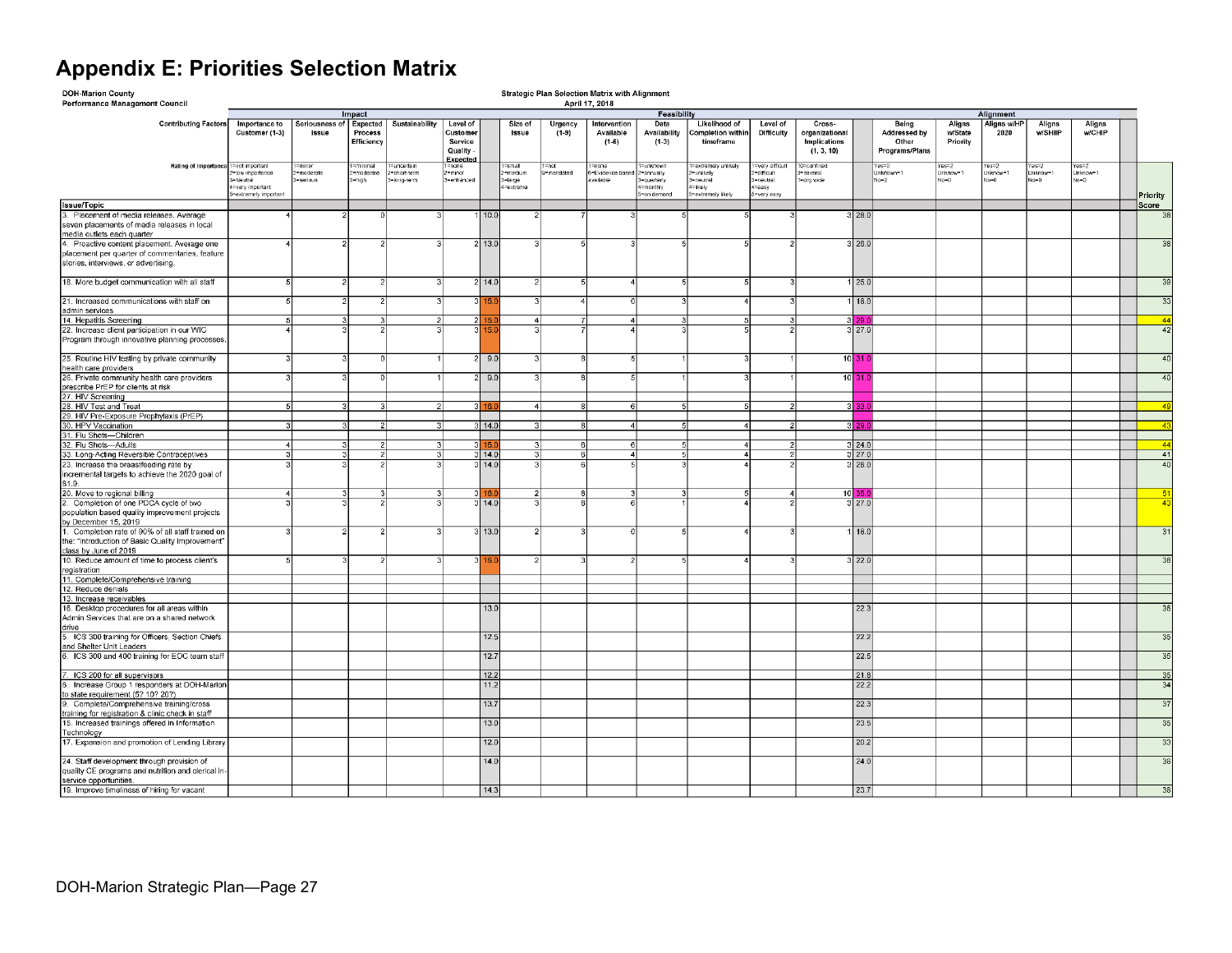#### <span id="page-27-0"></span>**Appendix F: Environmental Scan Resources**

- 1. [Agency Strategic Plan, 2016-2020](http://dcs-doh-ws10/DOHPerfManSYS/FHPDocuments/Agency_SP/AgencyStrategicPlan.pdf)
- 2. [Agency Quality Improvement Plan, 2018-2020](http://dcs-doh-ws10/DOHPerfManSYS/FHPDocuments/Agency_QIPlan/AgencyQIPlan.pdf)
- 3. Marion County [Community Health Assessment, 2019](http://marion.floridahealth.gov/programs-and-services/_documents/marion_cha_2019.pdf)
- 4. Marion County [Community Health Improvement Plan, 2020–2024](http://marion.floridahealth.gov/programs-and-services/community-health-planning-and-statistics/_documents/2020_2024_community_health_improvement_plan_chip.pdf)
- 5. DOH-Marion Quality Improvement Plan, 2020–2023
- 6. DOH-Marion Workforce Development Plan, 2019–2022
- 7. [Florida Community Health Assessment Resource Tool Set \(CHARTS\)](http://www.floridacharts.com/charts/default.aspx)
- 8. [Florida State Health Improvement Plan, 2017-2021](http://www.floridahealth.gov/about-the-department-of-health/about-us/state-and-community-health-assessment/ship-process/SHIP-goals-strat-obj.7.pdf?utm_source=flhealth.gov-call-out)
- 9. [Healthy People 2020](https://www.healthypeople.gov/)
- 10. Robert Wood Johnson Foundation [County Health Rankings and Roadmaps 2020](http://www.countyhealthrankings.org/app/florida/2019/rankings/marion/county/outcomes/overall/snapshot)
- 11. [2019 Community Health Needs Assessment AdventHealth Ocala](https://www.adventhealth.com/sites/default/files/assets/2019_CHNA_AdventHealth_Ocala.pdf)
- 12. [2020-2022 Community Health Plan AdventHealth Ocala](https://www.adventhealth.com/sites/default/files/assets/2020-2022-Community-Health-Plan-Ocala-FINAL.pdf)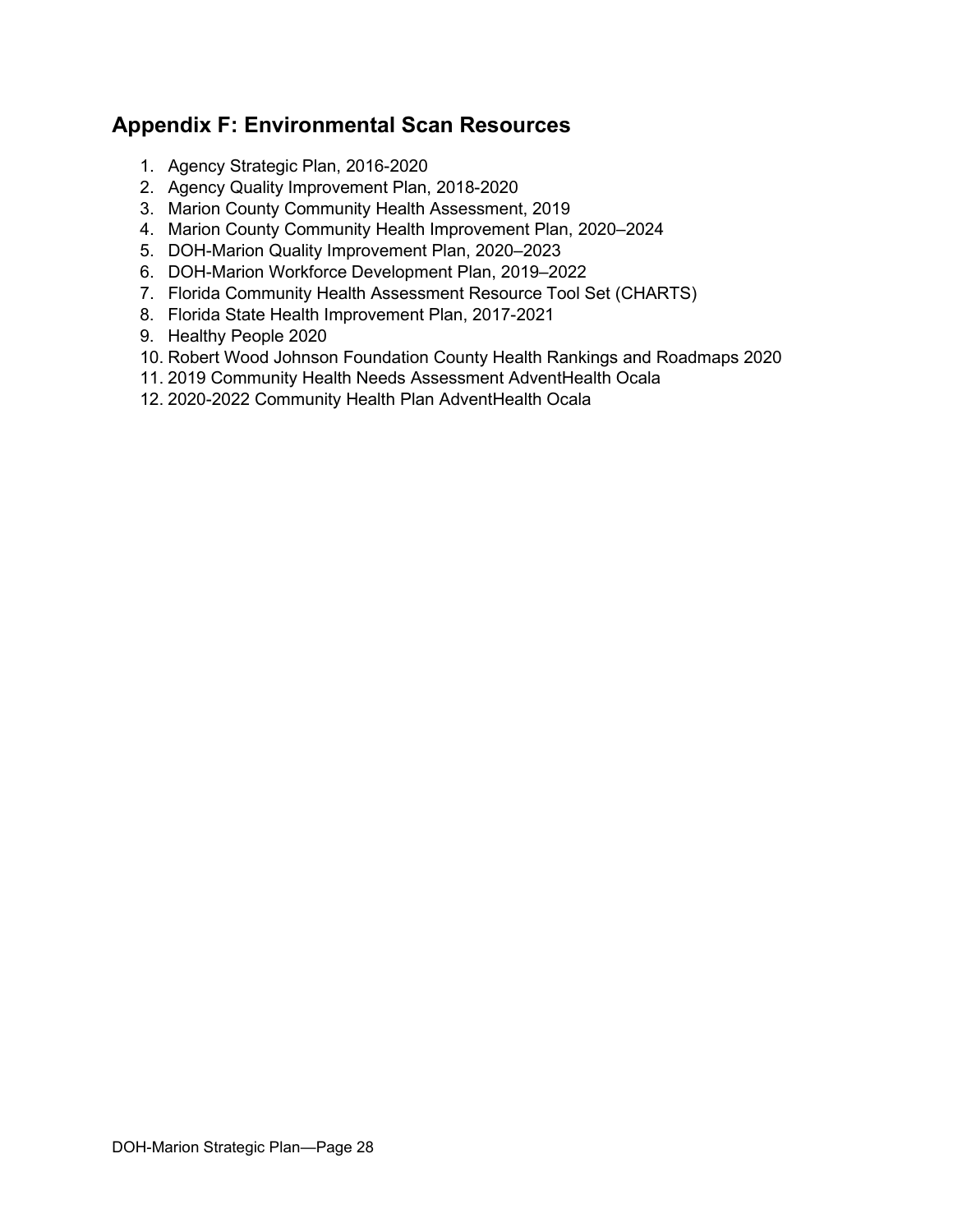## <span id="page-28-0"></span>**Appendix G: Summary of Revisions**

| Date                     | <b>Revisions</b>                                                                                                                                                                                                                                                                                                                                                                                                                                                                                                                                                                                                                                                                                                                                                                                                                                                                                                                              |  |  |  |  |  |  |  |
|--------------------------|-----------------------------------------------------------------------------------------------------------------------------------------------------------------------------------------------------------------------------------------------------------------------------------------------------------------------------------------------------------------------------------------------------------------------------------------------------------------------------------------------------------------------------------------------------------------------------------------------------------------------------------------------------------------------------------------------------------------------------------------------------------------------------------------------------------------------------------------------------------------------------------------------------------------------------------------------|--|--|--|--|--|--|--|
| September 2018<br>Update | Updated 2016 SWOT analysis with 2018 issues.<br>Added new Strategic Priorities and SMART objectives<br><b>Community Health</b><br>$\bullet$<br>Communication / Engagement<br>$\bullet$<br><b>Effective Agency Processes</b><br><b>Quality Culture</b>                                                                                                                                                                                                                                                                                                                                                                                                                                                                                                                                                                                                                                                                                         |  |  |  |  |  |  |  |
| September 2019<br>Update | Cover page:<br>Updated leadership changes<br>Changed plan date to July 1, 2016-June 30, 2021 to ensure plan<br>did not exceed five years.<br>Pages 6-11:<br>Edited objectives to ensure they were SMART.<br>$\bullet$<br>Changed all Dec. 2021 due dates to June 2021 to reflect new<br>strategic plan date.<br>Added lead offices for each objective.<br>$\bullet$<br>• Added data sources for each objective.<br>Corrected incorrect strategy numbering.<br>Page 6:<br>Adjusted Objective 1.1.1.A. to reflect WIC participation rather than<br>enrollment.<br>Page 7:<br>Adjusted Objective 1.1.2.B. to reflect change in the goal for a<br>brochure targeting a broader audience<br>Adjusted Objective 1.1.4.A. to reflect change in the target age<br>$\bullet$<br>group from 13-17 to 11-17, and set a new goal<br>Page 11:<br>Added branding language to objectives 2.1 & 2.2<br>Page 28:<br><b>Added Summary of Revisions Appendix</b> |  |  |  |  |  |  |  |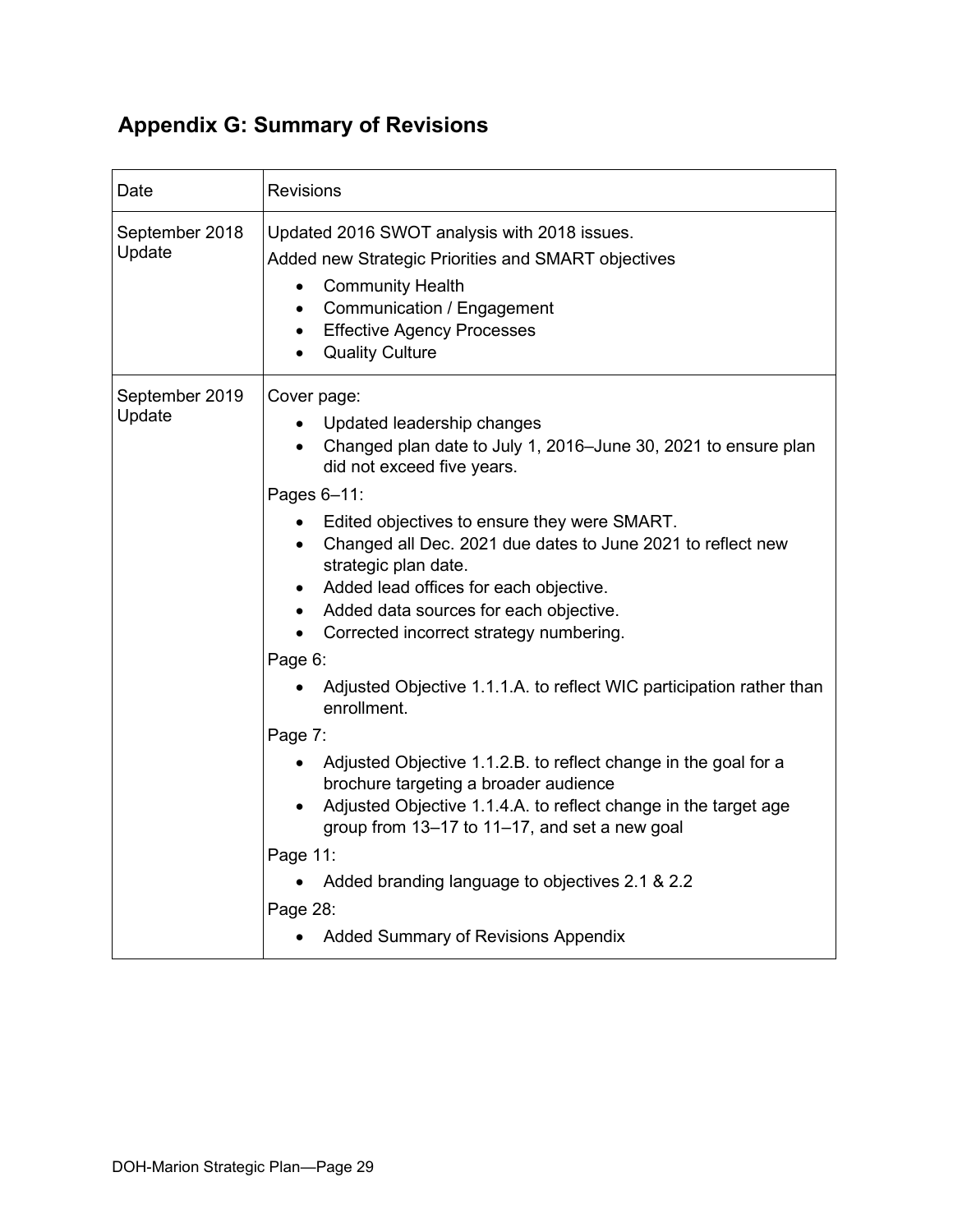| Date                           | <b>Revisions</b>                                                                                                                                                                                                                                                                                                                                                                                                                                                                                                              |
|--------------------------------|-------------------------------------------------------------------------------------------------------------------------------------------------------------------------------------------------------------------------------------------------------------------------------------------------------------------------------------------------------------------------------------------------------------------------------------------------------------------------------------------------------------------------------|
| September 2020<br>Update       | Cover page:<br>Added date updated<br>Pages 6-12<br>Added data to CHIP alignment column<br>Added baseline date to objectives<br>Noted objectives that have been completed<br>Added Strategy 1.1.7 and Objective 1.1.7A (COVID-19)<br>Deleted Strategy 3.1.3 and Objective 3.1.3A (Noncategorical<br>Funding)<br>Page 13<br>Added committee members involved in 2020 update<br>Page 18<br>Added October 2020 meeting<br>Page 19-20<br><b>Updated SWOT Analysis</b><br>Page 28<br>Added Appendix F: Environmental Scan Resources |
| June 2021 Update   Cover page: | Extended plan term to 2021<br>Added date updated<br>$\bullet$<br>Pages 6-12<br>Extended objectives with ending dates of June 30, 2021, to June<br>30, 2022.<br>Page 18<br>Added May 2021 meeting                                                                                                                                                                                                                                                                                                                              |